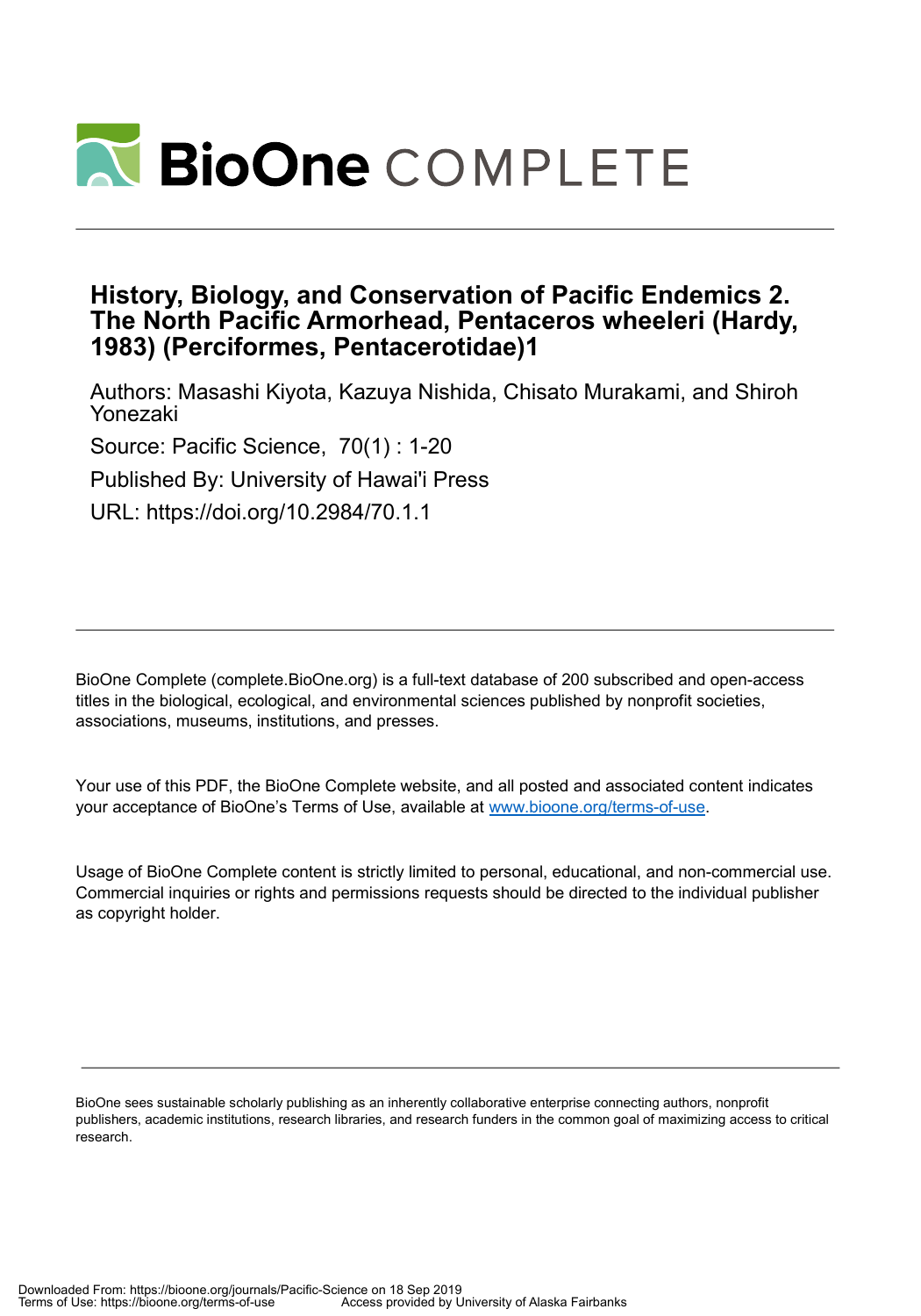# **History, Biology, and Conservation of Pacific Endemics 2. The North Pacific Armorhead,** *Pentaceros wheeleri* **(Hardy, 1983) (Perciformes, Pentacerotidae)** <sup>1</sup>

# Masashi Kiyota,<sup>2,3</sup> Kazuya Nishida,<sup>2</sup> Chisato Murakami,<sup>2</sup> and Shiroh Yonezaki<sup>2</sup>

Abstract: North Pacific armorhead (Pentaceros wheeleri) was previously considered rare and was sporadically captured in the eastern and western North Pacific. In 1967, an exploratory bottom trawler of the Soviet Union discovered large aggregations of this species associated with the summits of the Southern Emperor-Northern Hawaiian Ridge (SE-NHR) seamounts. The large trawl catches attracted the participation of commercial bottom trawl fleets of the Soviet Union, Japan, and Korea. Although exploratory fisheries and scientific surveys collected some basic information on the biology of this species, large uncertainties remain due to its peculiar life history. Here we describe the current knowledge and information gaps for the biology and ecology of this species through a review of original scientific literature. The life cycle of this species consists of pelagic and demersal stages. Juvenile and immature fish are widely distributed over the subarctic surface waters of the central and eastern North Pacific Ocean. *P. wheeleri* undergo a protracted initial pelagic phase of 2+ yr (perhaps up to 4.5 yr) in the epipelagic zone. Subadult fish  $\geq 25$  cm in fork length recruit to the summits and upper slopes of the SE-NHR seamounts in spring or summer. There are large episodic fluctuations in recruitment to the seamounts that are not predictable or understood and these events obscure the determination of a spawner-recruit relationship. After seamount recruitment, body growth ceases, and the demersal reproductive phase begins. Spawning has only been confirmed around SE-NHR seamounts and occurs from November to February. Large fluctuations in recruitment, difficulties in determination of age and other life history parameters, and the occurrence of fishing grounds on the high seas make the stock assessment and management of this species challenging.

THE NORTH PACIFIC armorhead, Pentaceros *wheeleri*, was once considered a rare fish, sporadically collected in the eastern and western North Pacific Ocean. In November 1967, an exploratory bottom trawler of the Soviet Union discovered large aggregations of this species associated with the summits of the Southern Emperor-Northern Hawaiian Ridge (SE-NHR) seamounts. The large trawl catches attracted the participation of commer-

cial bottom trawl fleets of the Soviet Union, Japan, and Korea. In line with the expansion of commercial utilization, basic information on the biological aspects of this species has accumulated through exploratory fisheries and scientific surveys. In some cases, however, the repeated citation of past literature has made it difficult to distinguish factual knowledge based on scientific surveys and analyses from anecdotal information and speculation.

<sup>&</sup>lt;sup>1</sup> This review work was supported by the project on the evaluation of status of international fishery resources by the Fisheries Agency of Japan. Manuscript accepted

Pacific Science (2016), vol. 70, no. 1:1-20 doi:10.2984/70.1.1 © 2016 by University of Hawai'i Press All rights re served

<sup>5</sup> Au gust 2015.

<sup>&</sup>lt;sup>2</sup> Oceanic Ecosystem Group, National Research Institute of Far Seas Fisheries , Fisheries Research Agency, Japan, 2-12-4 Fukuura, Kanazawaku, Yokohama, 236-8648 Japan.<br><sup>3</sup> Correspondeng author (e-mail: kiyo@affrc.go.jp).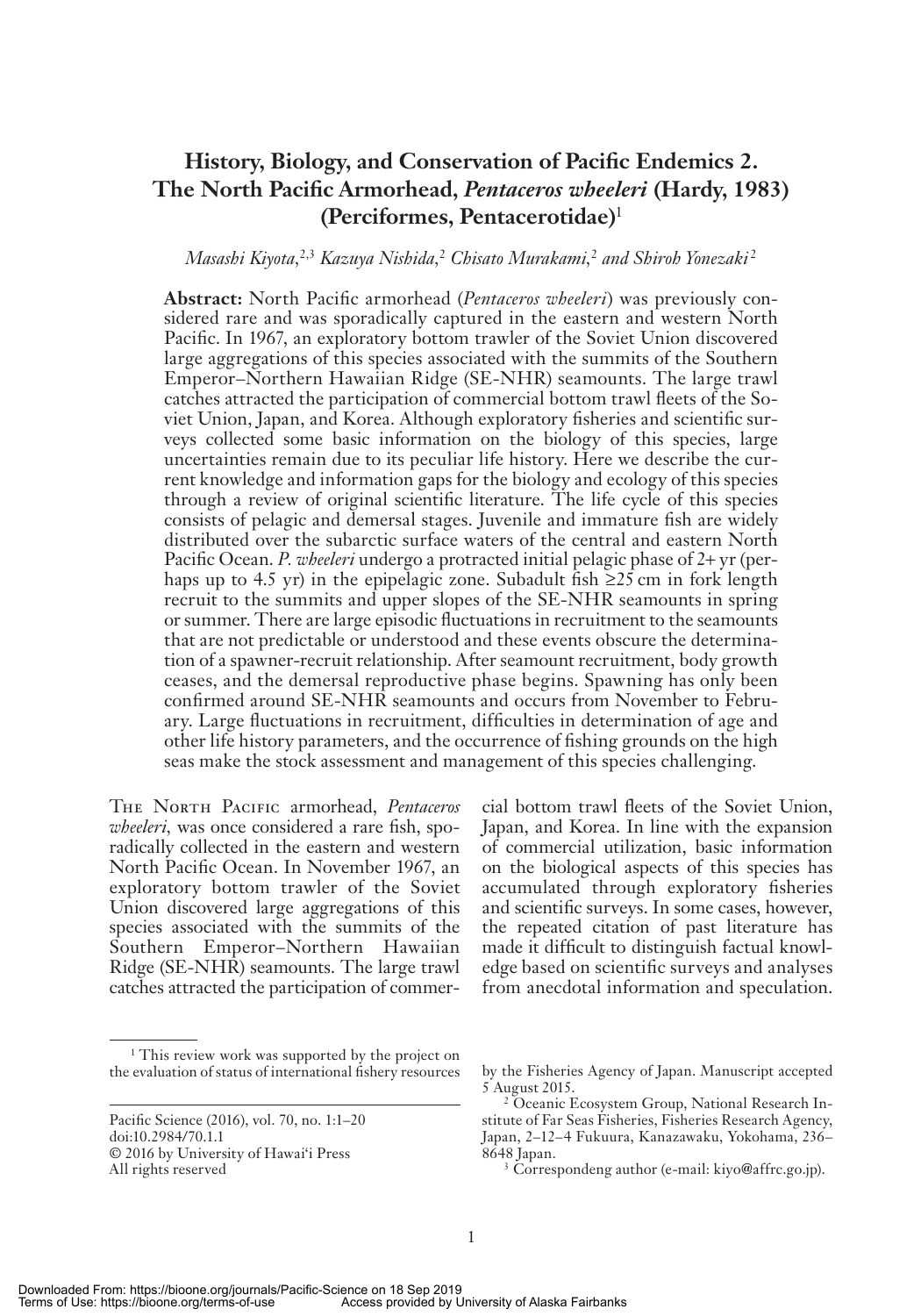In addition, the peculiar life cycle of this species and related taxonomic changes resulted in some confusion in past scientific descriptions.

Because of global concerns about the impact of deep sea fisheries on both the targeted fish species and the vulnerable marine ecosystems, such as cold-water corals, significant international efforts are currently underway to improve sustainable use of deep sea resources and conservation of ecosystems. The U.N. General Assembly adopted resolution 59/25 in 2004, which called upon fishing states to urgently cooperate in the establishment of new regional fishery management organizations to regulate bottom fisheries and their impacts on vulnerable marine ecosystems in areas where no such relevant management bodies existed (UNGA 2005). In response to the request, intergovernmental meetings have been held since 2006 to establish a new regional fishery management organization in the North Pacific region to ensure the longterm conservation and sustainable use of the fisheries' resources in its area of competence, while protecting the marine ecosystems in which these resources occur. The Convention on the Conservation and Management of High Seas Fisheries Resources of the North Pacific Ocean was adopted in February 2012, which was in force in July 2015. The convention established the North Pacific Fisheries Commission (NPFC) in September 2015, through which the members cooperate to ensure the long-term and sustainable use of fisheries' resources in the convention area. Accurate data and scientific knowledge are fundamental to the proper management of fish and fisheries. In this paper, we scrutinize original scientific literature, summarize current knowledge, and point out information gaps on the biology of this species. We have also included a brief review of commercial fisheries in the SE-NHR seamounts area.

#### tax on o my

#### *Nomenclature and Classification*

*Pentaceros wheeleri* (Hardy, 1983) is a member of the family Pentacerotidae (order Perciformes, suborder Percoidei; Nelson 2006).

The family comprises  $12-13$  species in  $7-8$ genera (Hardy 1983*a*, *b*; Nelson 2006; Kim 2012). There has been some confusion over the taxonomy of this species. From the 1950s to the 1980s, North Pacific armorhead was often misidentified as a closely related species recorded from the Southern Hemisphere. Abe  $(1957)$  described specimens collected by hook and line in the North Pacific near Japan as *Pentaceros richardsoni,* which Smith (1844) advocated as the scientific name for Southern Hemisphere specimens. Welander et al. (1957) reported four specimens of *Pseudopentaceros richardsoni* collected by surface gill net in the eastern North Pacific Ocean off Oregon. Hardy (1983*a*) revised the family Pentacerotidae and separated the genus *Pseudopentaceros* Bleeker, 1876, from the genus *Pentaceros* Cuvier, 1829, according to the differences in body shape (*Pseudopentaceros* has a more elongated body) and dorsal fin formula. He described three species in *Pseudopentaceros*: one species in the Southern Hemisphere (*P. richardsoni*) and two new species in the North Pacific ( *P*. *wheeleri* and *P*. *pectoralis*). The two North Pacific species were distinguished by the difference in the ratio of body height to body length (body depth/standard length  $SL$   $\leq$  1/3 in *P. wheeleri*, and > 1/3 in *P. pectoralis*). Later, Humphreys et al. (1989) did morphologic and electrophoretic comparisons of the *P*. *wheeleri* and *P. pectoralis* specimens and concluded that they were metamorphic variations of a single spe cies. Thereafter, *Pseudopentaceros wheeleri* has been widely accepted as the scientific name of the North Pacific armorhead.

Recently, Kim (2012) revised the classification of Pentacerotidae and advocated a new taxonomic system in which the genera *Pseudopentaceros* and *Pentaceros* were com bined into a single genus *Pentaceros*. According to the classification, this species should be referred to as *Pentaceros wheeleri*. Here we follow the classification of Kim  $(2012)$  and use the abbreviated scientific name *P. wheeleri* throughout the rest of this paper.

#### *Common Names*

The NPFC common name for this specie is North Pacific armorhead. In English, it has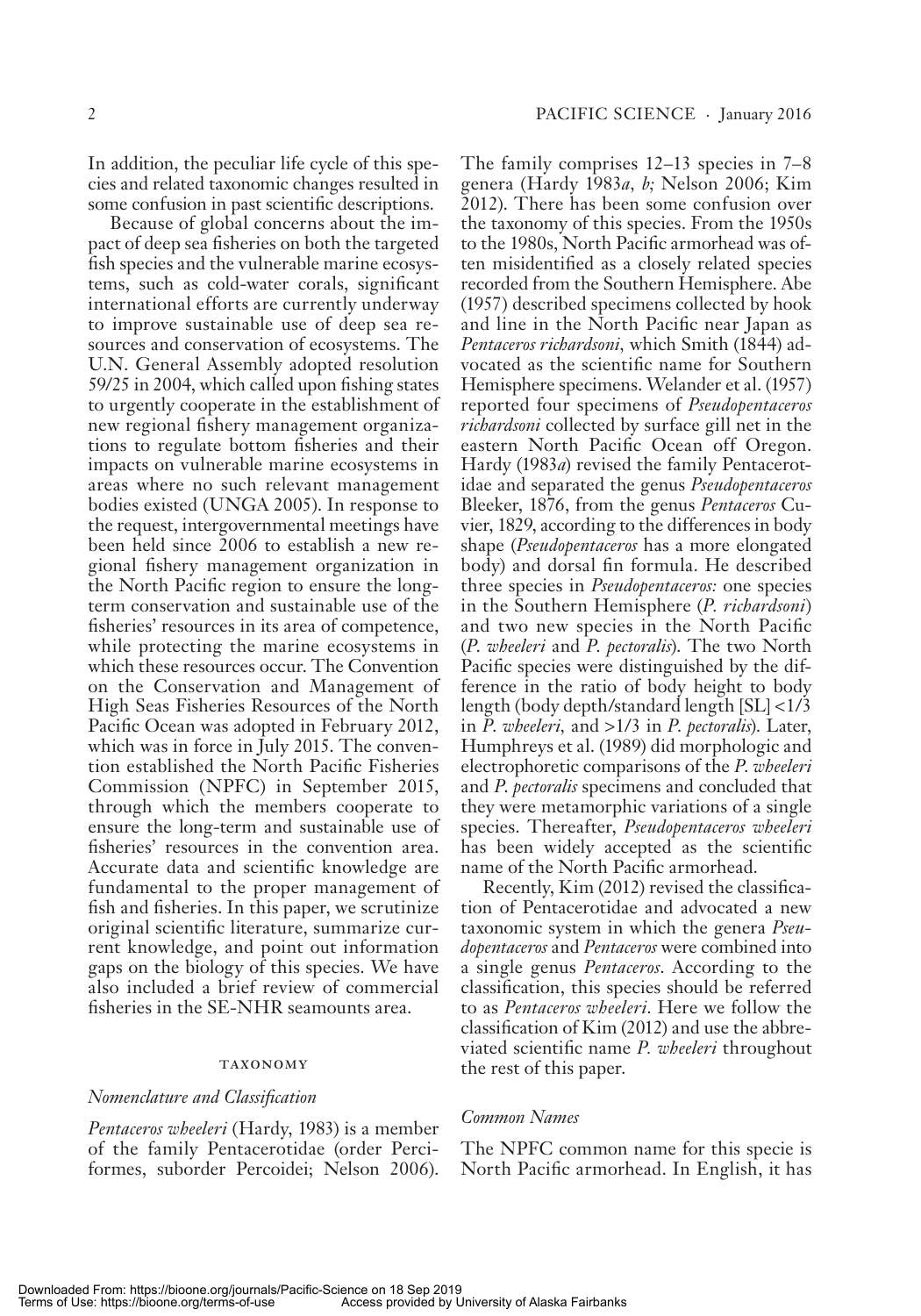also been referred to by the common names boarfish (Welander et al. 1957, Neave 1959, Honma and Mizusawa 1969, Borets 1975, Fedosova and Komrakov 1975, Bilim et al. 1978), percoid fish (Follett and Dempster 1963), armorhead (Boehlert and Sasaki 1988), pelagic armorhead (Zama et al. 1977, Uchiyama and Sampaga 1990, Seki and Somerton 1994, Mundy and Moser 1997), and slender armorhead (Food and Agriculture Organization of the United Nations, http://www.fao.org/ fishery/species/19049/en). Common names in other languages are kusakari tsubodai (Japanese), minsajagu (Korean), and kaban–ryba (Russian). In Japan, fishermen and fish market staff use different names for the fat type, hon-tsubodai, and the lean type, kusakari. The fat type represents newly recruited fish that have rich fat reserves and large body heights. After the settlement onto the summits of seamounts, the fish stop body growth and gradually transfer to the lean type by consuming fat reserves and losing body heights and weights (see the growth section).

# *Morphology*

A de tailed de scrip tion of *P. wheeleri* was given by Hardy (1983 *a*). It should be noted that *Pseu-* *dopentaceros pectoralis* of Hardy (1983*a*) corresponds to the fat type or juveniles of this species. The body is deep and strongly laterally compressed. Eyes are of moderate size, the mouth is small, the lateral line is complete, the dorsal fin is single, the pectoral fin is elongate and pointed. The name " armorhead" is derived from the fact that the head is encased in exposed, striated bones (Figure 1).

*P. wheeleri* can be distinguished from *P. richardsoni* by a longer pectoral fin (pectoral fin length/SL is >1/3.5 in *P. wheeleri*, compared with  $1/4 - 1/3.7$  in *P. richardsoni*), <30 midline throat scales from isthmus to pelvic fin insertions (32–39 scales in *P. richardsoni*)  $(Hardy 1983a)$ , and a long spine in the posterior portion of the urostyle (Kim 2012). The two species also differ in geographical distribution (*P. richardsoni* in the Southern Hemisphere and *P. wheeleri* in the North Pacific).

*P. wheeleri* can be distinguished from *Pentaceros japonicus,* which sometimes occurs sympatrically, in terms of a body height < 37 % of SL (body height of *P. japonicus* is  $>52\%$  of SL), a difference in the number of dorsal fin spines  $(13-14)$  and soft rays  $(8-9)$ ( *P*. *japonicus* has 11 – 12 spines and 12 – 14 rays), and >60 lateral line pores (*P. japonicus* has < 56) (Nakabo 2013).



FIGURE 1. Photographs of *Pentaceros wheeleri*. (A) Pelagic juvenile, (B) pelagic subadult, (C) demersal adult (fat type), (D) demersal adult (lean type).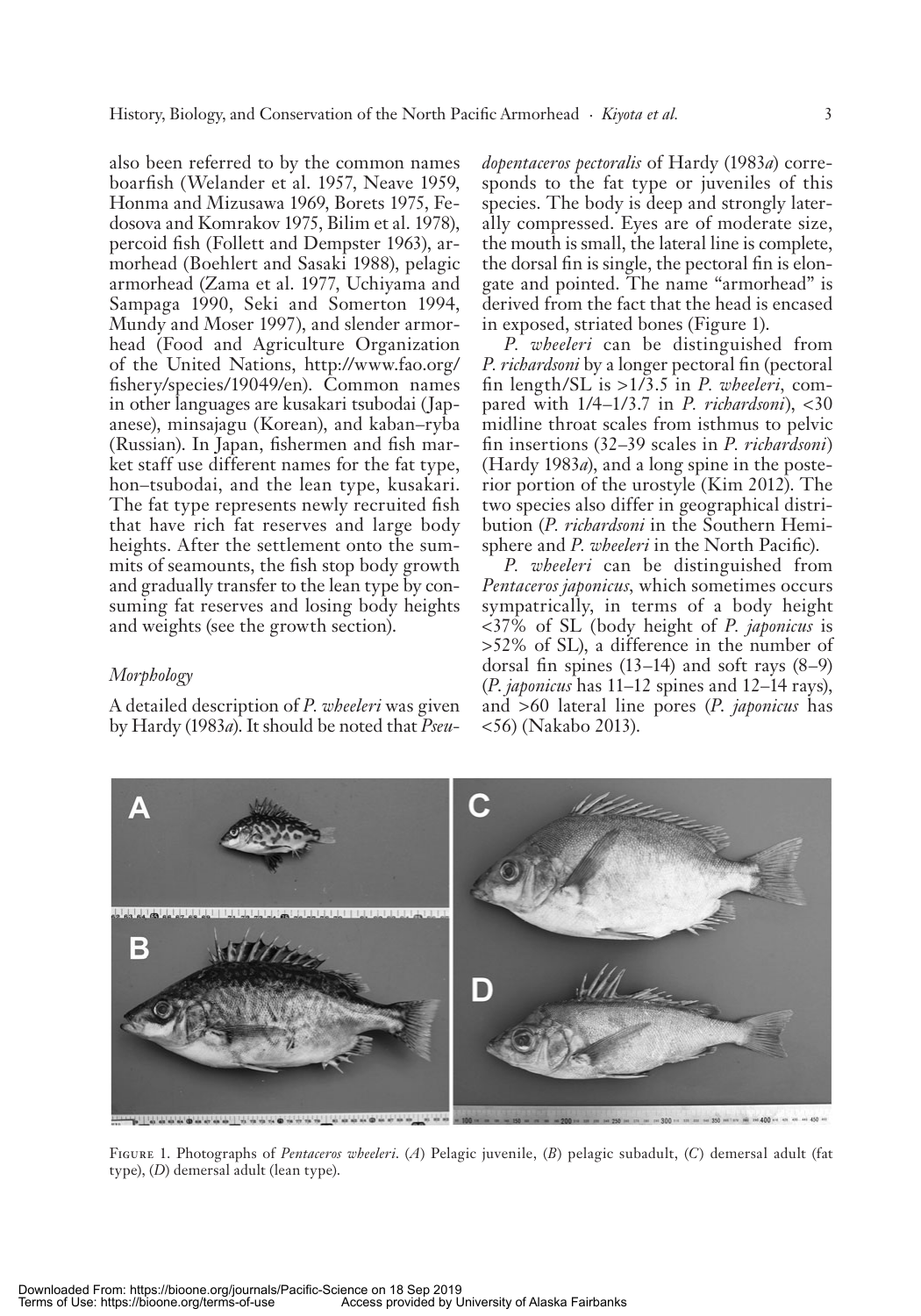#### LIFE CYCLE, DISTRIBUTION, MIGRATION, AND BEHAVIOR

### *General Life Cycle*

*P. wheeleri* has a unique life cycle consisting of an initial growth phase in epipelagic waters followed by growth cessation and reproductive development in the subsequent demersal sea mount stages (Figure 2). Larvae are found in the surface waters over and adjacent to the SE-NHR seamounts whereas juveniles and subadults live in the epipelagic layer of the subarctic North Pacific Ocean. The young fish grow in the epipelagic zone for  $2 + yr$ , up to 4.5 yr (pelagic life stage); recruits are adult size upon settlement to the seamount summits or continental slopes and shift to the demersal life stage. Seamount recruits may attain reproductive maturity in several months and spawn annually in winter; life span at the seamounts appears to be  $4-5$  yr but may be longer (Somerton and Kikkawa 1992; see detailed description below). Distribution, migration, feed ing, and growth of *P. wheeleri* show marked

differences between the two life stages. Caution is necessary when interpreting geographical records that lack specific descriptions of sampling depth and/or fish size. In the following sections, the biological features of the species are described separately for the two stages.

### *Pelagic Habitat*

Boehlert and Sasaki (1988) reviewed the occurrence records of *P. wheeleri* and demonstrated that the pelagic fish were widely distributed over the subarctic water mass of the central and eastern North Pacific. Smaller fish were sampled in the western North Pacific near the SE-NHR seamounts. Table 1 summarizes records of pelagic occurrence that were not covered by Boehlert and Sasaki (1988). Larvae and juveniles  $(5-40 \,\mathrm{mm})$  total length [TL]) were collected from the SE-NHR area from February to April (Komrakov 1970; Borets 1975, 1979; Fedosova and Komrakov 1975; Boehlert and Sasaki 1988,



FIGURE 2. Diagram showing the life cycle of *Pentaceros wheeleri*, consisting of pelagic and demersal stages.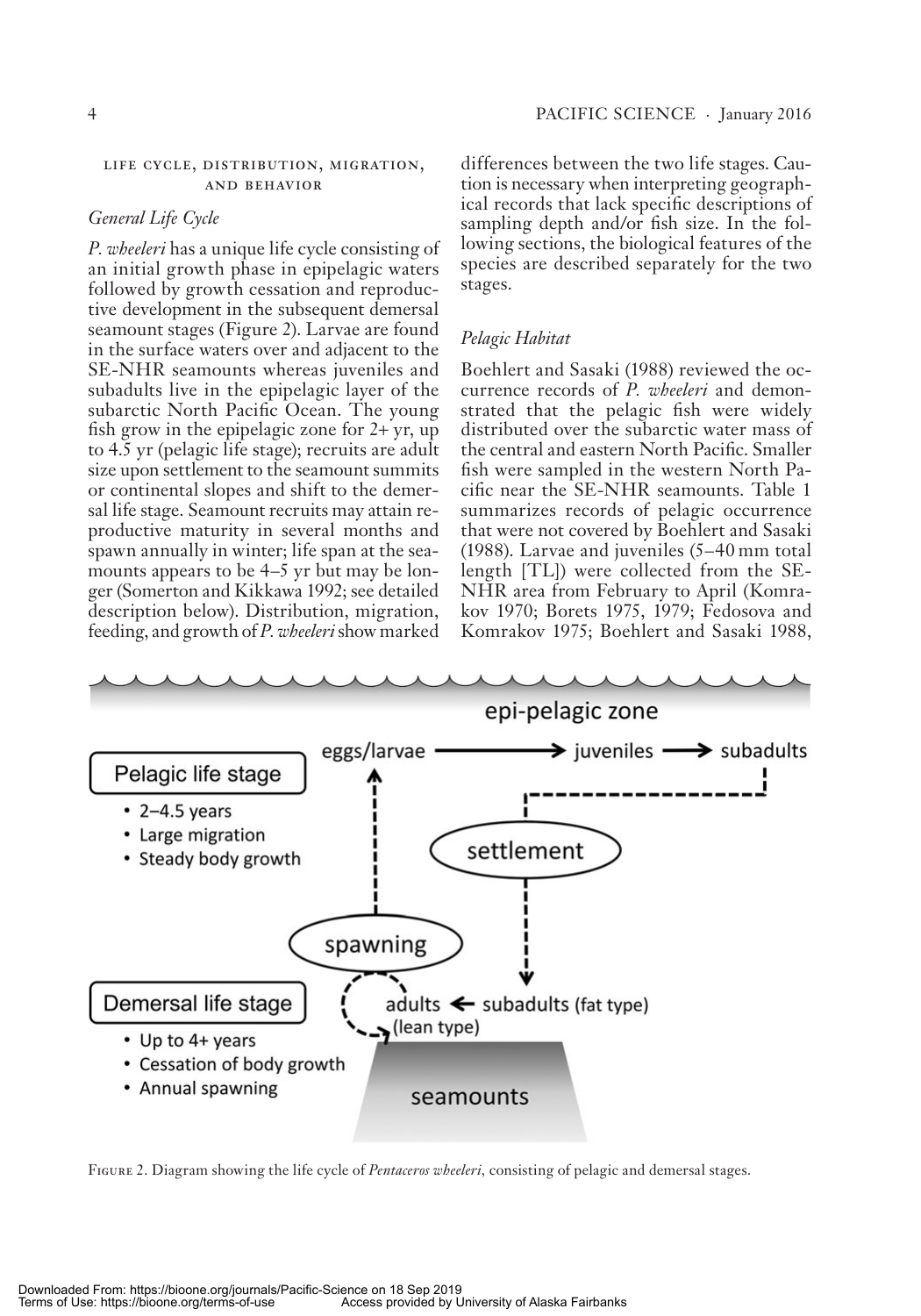|                                                                                        |                                                |                    | Records of Pelagic Occurrences of Pentaceros wheeleri |                                                                     |                                             |                                                     |
|----------------------------------------------------------------------------------------|------------------------------------------------|--------------------|-------------------------------------------------------|---------------------------------------------------------------------|---------------------------------------------|-----------------------------------------------------|
| Source                                                                                 | Area                                           | Year               | Season                                                | Sampling Gear, Methods                                              | Fish Size                                   | Abundance                                           |
| Honma and Mizusawa 1969                                                                | Near Aleutian Islands                          | 1967               | late June                                             | Surface sampling by dip<br>net under deck light<br>during night     | $120.6 - 134.0$<br>$(\text{mm} \text{ TL})$ | collected and described<br>4 specimens were         |
| Borets and Sokolovsky 1978                                                             | <b>Emperor Seamounts</b><br>and Hawaiian Ridge | 1969, 1970         | March–April,<br>May–June                              | Egg collection net, surface<br>ichthyoplankton net<br>and mid-water | Juvenile                                    | <b>NA</b>                                           |
| Borets 1979                                                                            | <b>Emperor Seamounts</b><br>and Hawaiian Ridge |                    | 1969, 1976 February, March                            |                                                                     | $5 - 20$ (mm)                               | Greatest number                                     |
| Borets 1975                                                                            | <b>Emperor Seamounts</b>                       | 1969               | March-April                                           |                                                                     | $8 - 40$ (mm)                               | Greatest quantity                                   |
| Komrakov 1970                                                                          | <b>Emperor Seamounts</b>                       | 1969               | March-April                                           | Egg net                                                             | N/A                                         | Considerable quantity                               |
| Komrakov 1975<br>Fedosova and                                                          | <b>Emperor Seamounts</b>                       | 1969               | March-April                                           | IKS-80 net for ichthyo-<br>plankton, ring trawl for<br>fish larvae  | $8.5 - 23$ (mm)                             | $n = 86$                                            |
| Mundy and Moser 1997                                                                   | Near the Hancock<br>Seamount                   | 1984-1985 February |                                                       | Tucker surface trawl with<br>$0.33$ mm mesh                         | $8-15$ (mm)                                 | described morphologi-<br>30 specimens were<br>cally |
| Japan Fisheries<br>Agency 1998                                                         | Southern Emperor<br>seamounts                  | 1997               | February-March                                        | Surface tows of larvae net<br>$(1.3 \text{ m diameter})$            | $5-22$ (mm $TL$ )                           | $n = 128$                                           |
| Note: Records summarized previously by Boehlert and Sasaki (1988) are not listed here. |                                                |                    |                                                       |                                                                     |                                             |                                                     |

TABLE 1

TABLE 1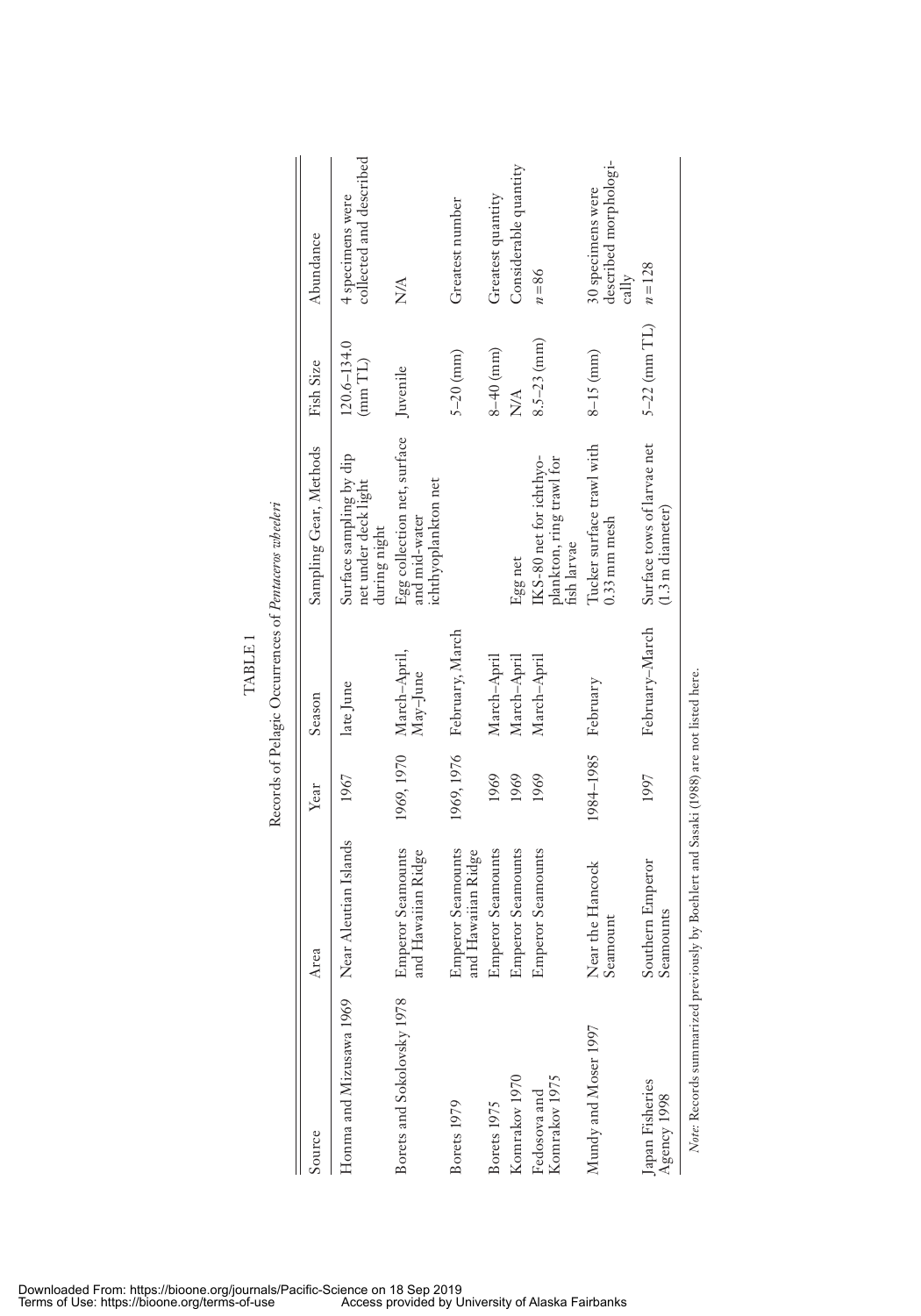cit ing unpubl. data of R. L. Humphreys). Larvae of *P. wheeleri* were collected from surface tows taken near southern Emperor Seamounts at  $29.5^{\circ}$ –30.5° N and  $178^{\circ}$ –180° E in February 1985 (Mundy and Moser 1997) and at  $30^{\circ} - 35^{\circ}$ N and  $171^\circ - 177^\circ$  E in February–March 1997 (Japan Fisheries Agency 1998). Welander et al. (1957) and Larkins (1964) reported pelagic specimens collected by salmon surface gillnet in the eastern North Pacific. Yatsu et al. (1993) analyzed records of scientific observers in the high-seas squid drift net fishery in the 1980s, reported a high concentration of juveniles at  $40^\circ - 45^\circ$  N,  $160^\circ - 165^\circ$  W, and suggested that the gradual eastward shift of the distribution might represent a migration of young fish  $(20-32 \text{ cm} \text{ fork length} [FL])$ . Honma and Mizusawa (1969) caught larger juveniles by dip net under deck lights during the night in the eastern North Pacific. Humphreys and Tagami (1986) reported that large numbers of *P. wheeleri* were fished by hand line under deck lights on a Japanese whaling vessel at night during 1967-1969. Boehlert and Sasaki (1988) summarized surface sea water tem per atures for the occurrence of pelagic samples as ranging from  $8.6^{\circ}$ C to  $15.0^{\circ}$ C.

### *Demersal Habitat*

Table 2 summarizes the occurrence of demersal specimens of *P. wheeleri*. The largest known demersal population is on the SE-NHR seamounts  $(29^\circ - 35^\circ)$  N,  $171^\circ$  E-179° W) (Kuroiwa 1973, Takahashi and Sasaki 1977, Humphreys and Tagami 1986). The seamount chain in this area is composed of many flat-topped guyots and some peaked seamounts (Clague et al. 1980). Depths of the sea mount tops are  $>250 \text{ m}$  and are generally greater in the northern seamounts. The flat tops, sum mits, and up per slopes of the seamounts provide habitats for *P. wheeleri*. Takahashi and Sasaki (1977) supposed that *P. wheeleri* would not inhabit the deeper seamounts to the north of  $35^{\circ}$  N. Kuroiwa (1973) speculated that the abundance of *P. wheeleri* would be low on shallow seamounts to the east of  $180^{\circ}$  W. The distribution pattern was later confirmed by the extent of commercial fishing grounds in the 1980s from Hancock to Koko seamounts as well as by the scientific sur veys of U.S. NMFS Honolulu Laboratory, which revealed that *P. wheeleri* in the Northwestern Hawaiian Islands occurred only on slopes in small numbers (R. L. Humphreys, pers. comm.). Large benthic specimens (>460 mm FL) were collected from the Northwestern Hawaiian Islands (Randall 1980; Humphreys et al. 1989, citing unpubl. data of D. T. Tagami).

Demersal *P. wheeleri* has also been reported from Japan and off the western coast of North America, as summarized by Boehlert and Sasaki (1988). Abe (1957) reported a specimen  $(354 \,\mathrm{mm}\, \mathrm{FL})$  possibly caught by hook and line off Hachijo Island, Japan. Although the report did not specify whether the sample was collected from a pelagic or demersal depth zone, a picture of the fish shows what appears to be a lean type fish, typical of the demersal life stage. Later, Abe (1969) mentioned the discovery of a good fishing ground for this species near Hachijo Island and in waters to the east. However, no commercial fishery targeting *P. wheeleri* developed in Japanese waters, and currently the species is caught only incidentally (J. Yonezawa, Tokyo Metropolitan Fisheries Experimental Station, pers. comm.).

Zama et al. (1977) reported several specimens caught by hook and line fishery to the north of Hachijo Island and off the Ogasawara Islands, and they described the three fish caught off Ogasawara as skinny (250–270 mm SL) and the one fish caught off Hachijo Island as having a deeper body shape (239 mm SL). They also mentioned that 236 specimens (206–383 mm FL, mixture of fat and slender body types) were collected by hook and line operations of the Tokyo Metropolitan Fisheries Experiment Station off Hachijo Island during 1971–1974. Mochizuki (1982) reported that the species was collected by bottom trawl or deep-sea angling on the Kyushu–Palau Ridge. Yanagimoto et al. (2008) described *P. wheeleri* collected by bottom long-line fishery off the Ogasawara Islands at a depth range of 290 – 410 m.

Wagner and Bond (1961) reported three specimens (two reported as 250 mm and 338 mm SL) collected by rockfish trawl fishery on the continental shelf  $(96-110 \text{ m} \text{ deep})$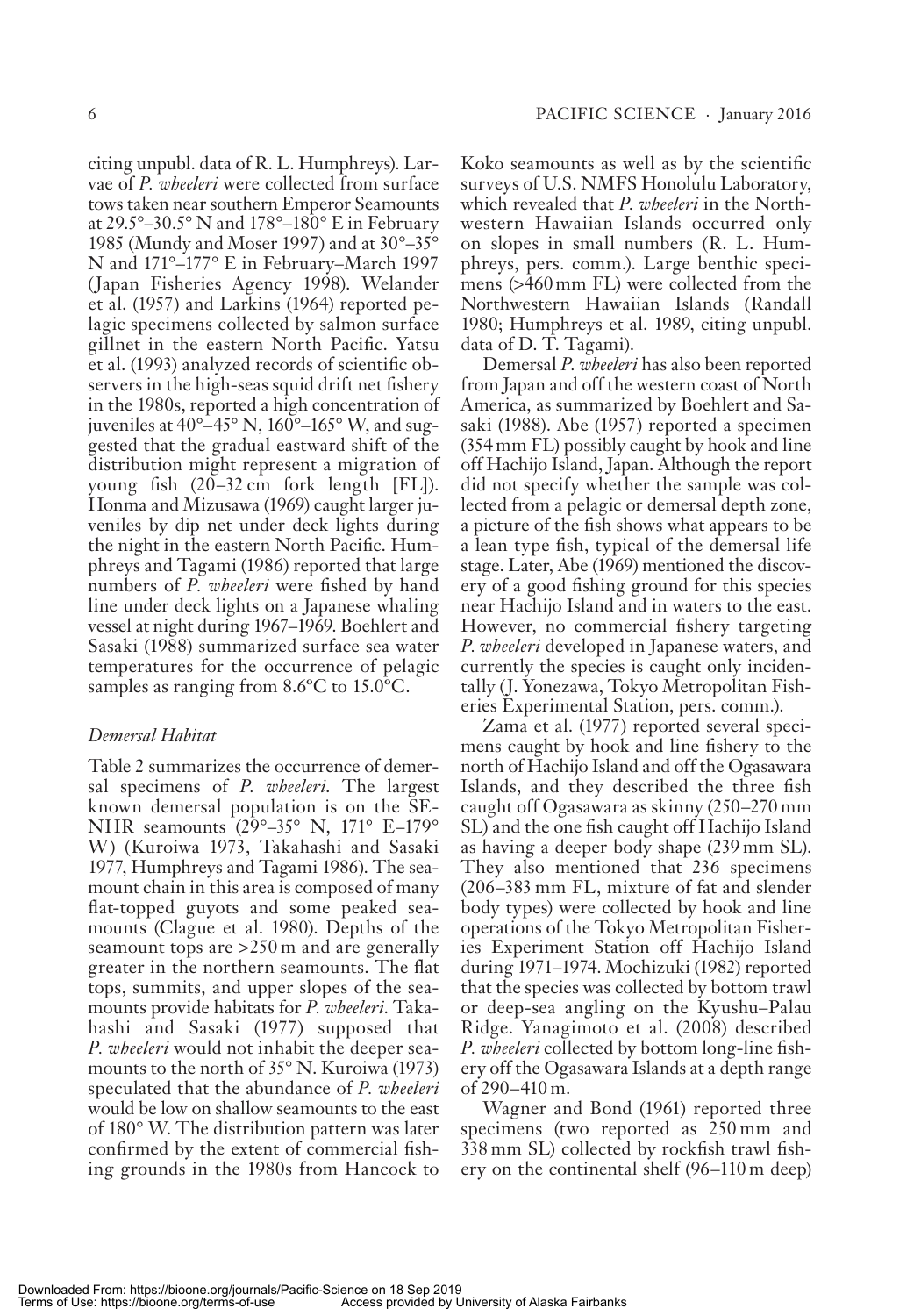| Source                    | Area                                                                                   | Year(s)          | Sampling Gear, Depth                                       | Fish Size                                                                                                                         | Remarks |
|---------------------------|----------------------------------------------------------------------------------------|------------------|------------------------------------------------------------|-----------------------------------------------------------------------------------------------------------------------------------|---------|
| Kuroiwa 1973              | <b>Emperor Seamounts</b>                                                               | 1972-1973        | Trawl                                                      |                                                                                                                                   |         |
| Takahashi and Sasaki 1977 | Emperor Seamounts                                                                      | 1969-1976        | Trawl at depths of<br>$200 - 490$ m                        | 260-330 mm FL                                                                                                                     |         |
| Randall 1980              | Northwestern Hawaiian<br>slands (Leeward)                                              | 1980             | Hand line at depths of<br>$150-310$ m and<br>$180 - 270$ m | A male 498 mm TL and a female<br>$495$ mm $TL$                                                                                    |         |
| Humphreys et al. 1989     | Northwestern Hawaiian<br>slands                                                        | 1982-1983        |                                                            | 397-463 mm SL, Tagami (unpubl. data)<br>FL) resembling intermediate type were<br>reported that only large adults (≥46 cm<br>tound |         |
| Abe 1957                  | Off Hachijo Island, Japan                                                              | 1952 or 1953     | Probably by hook and<br>Line                               | 354 cm FL, photo indicates a lean type<br>fish                                                                                    |         |
| Zama et al. 1977          | North of Hachijo Island                                                                | 1976             | Hook and line                                              | 250.0 and 270.0 mm SL, photo indicates<br>a lean type fish                                                                        | Males   |
| Zama et al. 1977          | Ogasawara Islands                                                                      | 1973             | Hook and line                                              | intermediate type or lean type fish<br>230.0 mm SL, photo indicates an                                                            | Female  |
| Mochizuki 1982            | Kyushu-Palau Ridge                                                                     | 1977-1979        | Trawl or deep-sea<br>angling                               | 248 mm SL, text indicates a fat type fish                                                                                         |         |
| Yanagimoto et al. 2008    | Off Hachijo Island                                                                     | 1998 and<br>2001 | Bottom long line at<br>depths of 460 and<br>$290 - 310$ m  |                                                                                                                                   |         |
| Wagner and Bond 1961      | Between Umpqua and Alsea<br>River mouths, Oregon                                       | 1960             | Trawl at depths of<br>$146 - 201$ m                        | 250 and 338 mm FL, photo indicates fat<br>type fish                                                                               |         |
| Smith 1965                | nead, Central California<br>Northwest of Trinidad                                      | 1964             | 115 fathoms $(210.5 \text{ m})$                            | 305 mm TL (253 mm SL), photo<br>indicates a fat type fish                                                                         |         |
| Follett and Dempster 1963 | Mateo County, California<br>Off Pigeon Point, San                                      | 1960             | depths of 402-485 m<br>Drag boat fishery at                | indicates an intermediate type fish<br>$252 \text{ mm}$ SL (305 mm TL), photo                                                     |         |
|                           | Note: Records summarized previously by Boehlert and Sasaki (1988) are not listed here. |                  |                                                            |                                                                                                                                   |         |

TABLE 2

TABLE 2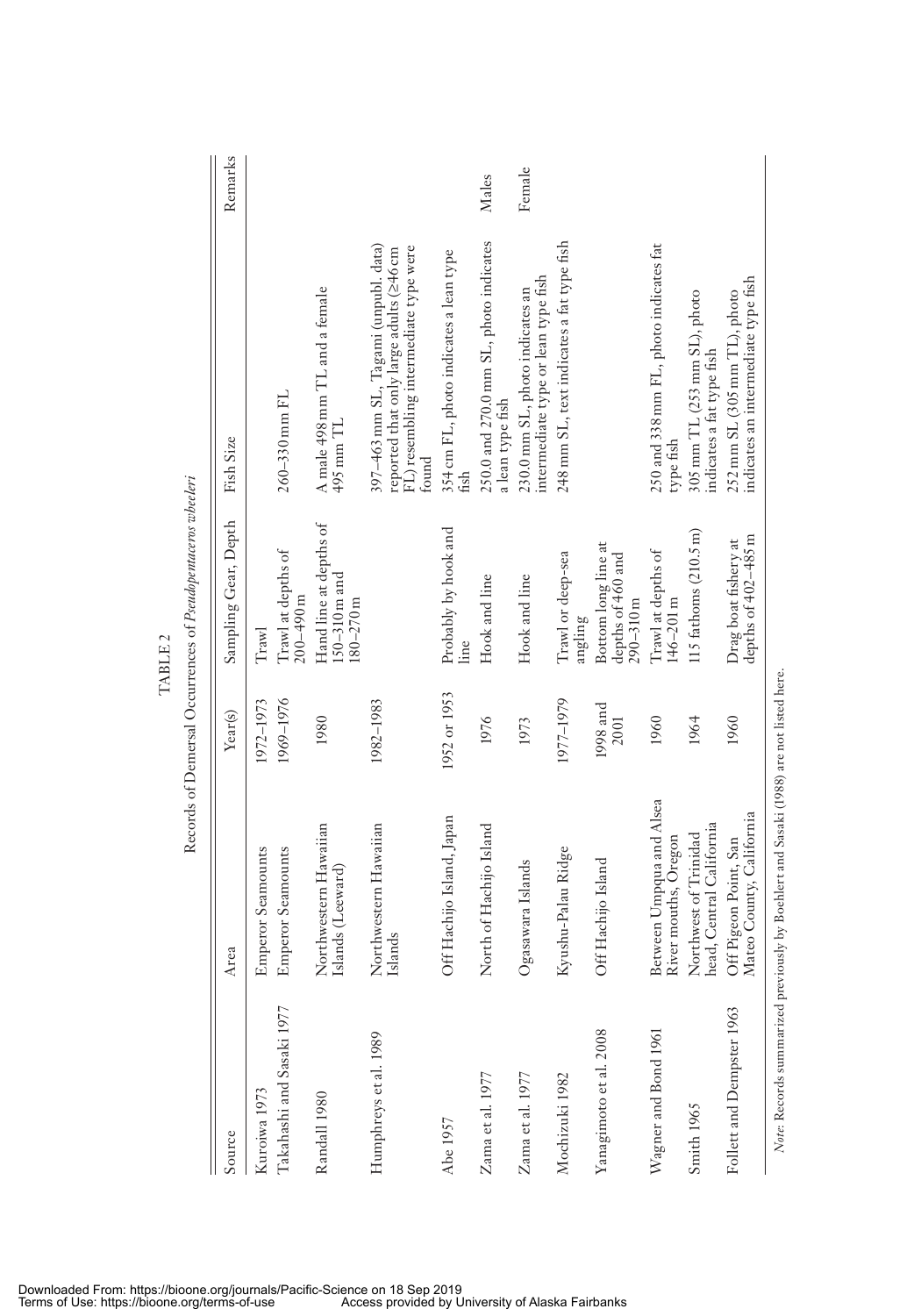off Oregon. Smith (1965) reported a specimen  $(253 \text{ mm} \text{ SL})$  caught in the trawl fishery off California (210 m deep). Follett and Dempster  $(1963)$  gave a detailed morphological description of a specimen  $(252 \text{ mm} \text{ SL})$  collected by drag fishery off central California (approximately 450 m deep).

### *Vertical Distribution*

Records of pelagic sampling of *P. wheeleri* summarized in Table 1 and Boehlert and Sasaki (1988) demonstrate that larvae are neustonic because they were collected by surface net tows. Juveniles and subadults were collected by surface gill net, dip net, or hand line, suggesting that they also live near the sea surface.

Not much is known about the vertical distribution of *P. wheeleri* during the demersal life stage, despite the volume of literature that includes references to its depth range. Early reports of exploratory trawl fisheries described the depth range of fishing operations or the resultant catch of this species, but some secondary literature erroneously cited these earlier reports as the depth range of the species. Such documentation should be interpreted with caution. The depth range for catches of P. wheeleri in demersal fishing was 150-1,500 m (Wagner and Bond 1961, Follett and Dempster 1963, Smith 1965). Borets (1981) mentioned that *P. wheeleri* forms aggregations on the flat crests of seamounts at depths of  $160 - 400$  m, although there were also concentrations on the upper slopes of seamounts to a depth of 800 m. Takahashi and Sasaki (1977) reported bathymetric differences in size composition in that larger individuals were caught at depths of  $300-390 \text{ m}$ , compared with the shallower (200–290 m) or deeper (400–490 m) depth ranges in the Emperor Seamounts area. They estimated that the tolerable and optimum temperature ranges of demersal *P. wheeleri* were  $5^{\circ}$ C-20 $^{\circ}$ C and  $8^{\circ}$ C-15 $^{\circ}$ C, respectively.

### *Migration*

There have been no tagging surveys to follow the migration of *P. wheeleri*. The migration pattern of this species has therefore been surmised from its geographic occurrence and the size composition of pelagic samples, and from ocean ographic features of the North Pacific basin. Prior to the discovery of the large demersal population at the SE-NHR seamounts, Follett and Dempster (1963) suggested that the center of abundance of demersal *P. wheeleri* was located in the vicinity of southern Japan and that pelagic fish collected from the eastern North Pacific Ocean were transported eastward from the presumed center of abundance by the North Pacific current system. Zama et al. (1977) questioned this view because juveniles of this species had not been collected around Japan. After the discovery of the large demersal population in the SE-NHR seamounts, Boehlert and Sasaki (1988) hypothesized two migration routes of *P. wheeleri* centered around the spawning population (Figure 3): pelagic larvae and juveniles move northeastward and (1) stay in the subarctic water and return to the SE-NHR seamounts either directly, or passively in the eastward current along  $40^{\circ}$  N up to the Gulf of Alaska, westward in the Alaskan stream, and then southward in its branch along the Emperor Seamount chain or the Komandorski Ridge; or  $(2)$  follow the southern route in the California Current and subtropical gyre to the Hawaiian Islands. They speculated that the northern route was the normal migration path of this species and takes  $1.5-2.5$  yr for young fish to complete a circuit. The southern route is longer than the normal course and expected to take longer, perhaps up to 4.5 yr. Boehlert and Sasaki (1988) explained that the longer pelagic phase of fish following the southern route accounted for the common occurrence of larger and presumably older specimens in the Northwestern Hawaiian Islands. They also hypothesized that demersal fish off Japan were derived from larvae and juveniles transported from the spawning population in the SE-NHR seamounts.

# *Seamount Recruitment*

Several reports have indicated that recruitment to seamounts happens within a short period from spring to summer. Boehlert and Sasaki (1988) analyzed monthly changes in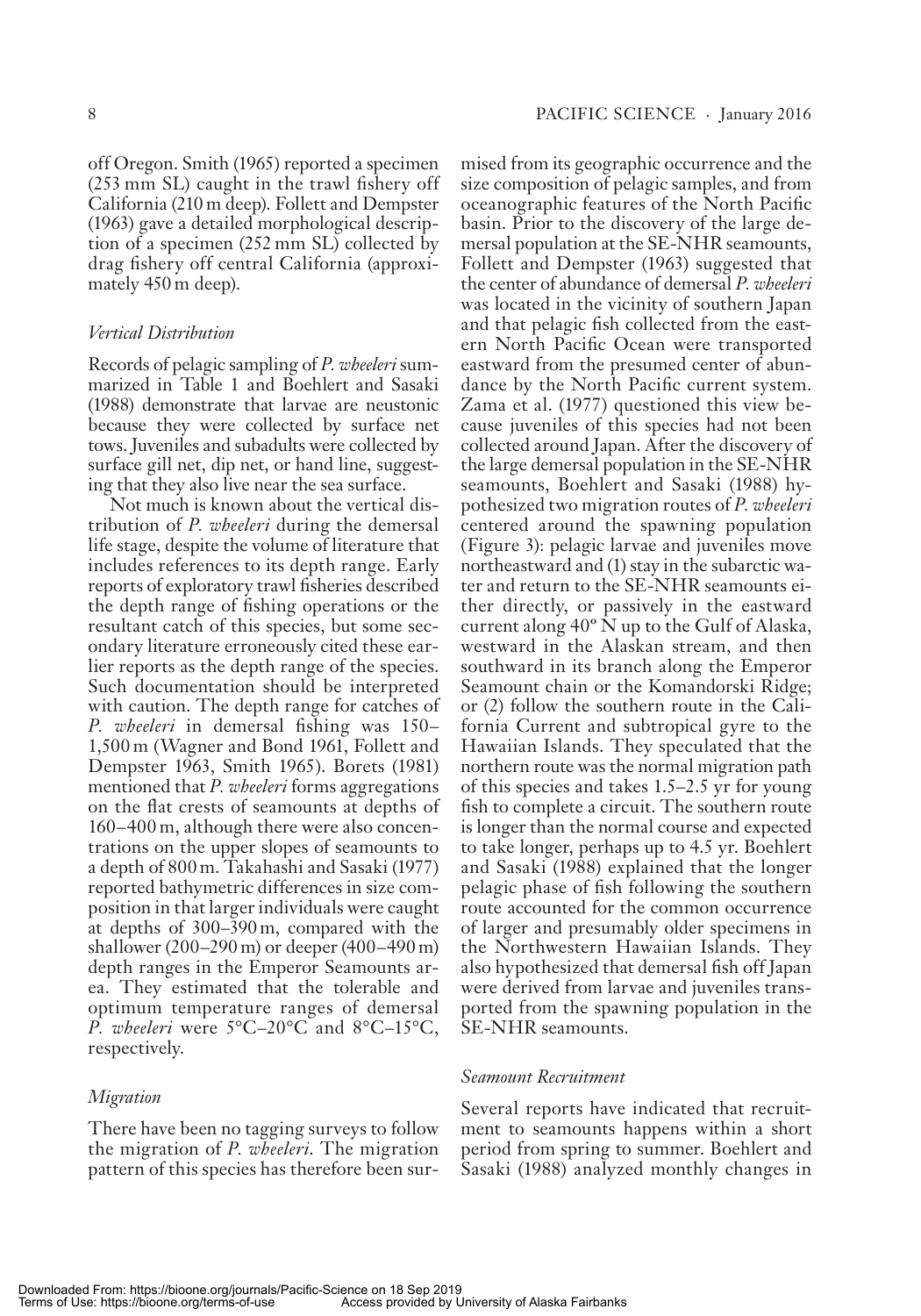

FIGURE 3. Known demersal habitats and hypothesized pelagic migration routes of *Pentaceros wheeleri* (modified from Boehlert and Sasaki 1988).

Japanese trawl catch-per-unit-effort (CPUE) at SE-NHR seamounts and estimated that the recruitment of pelagic fish to the seamounts peaked in spring (April–May), with some additional recruitment in August and September. Humphreys et al. (1993) reported that the level of new recruitment (determined from a fatness index [FI]  $\geq$ 0.26 and infection with monogenean parasites;  $FI = body depth/FL$ , see the section on growth for detailed explanation of FI) was highest in June; less in July and August; and very low during October, November, January, and April. Recruitment of *P. wheeleri* to the SE-NHR seamounts has been known to show irregular episodic patterns that cause annual fluctuations in population biomass and commercial catch (see the fisheries and management section). Somerton and Kikkawa (1992) indicated that annual recruitment to southeast Hancock Seamount was extremely sporadic between 1978 and 1990, and the total biomass changed considerably over this period. Wetherall and Yong (1986) analyzed Japanese trawl CPUE data and demonstrated that large fluctuation in recruitment was independent of spawning biomass during 1969–1977 when spawning biomass was at high levels. Somerton and Kikkawa (1992) analyzed the spawning stock biomass and recruitment size 2 yr later and found no clear correlation during 1980–1990, when spawning biomass was considerably lower. These authors suggested the influence of oceanographic processes on recruitment variation, but no such studies have yet been made. Humphreys (2000) found significant negative correlation between mean body length of female recruits and recruitment strength on the southeast Hancock Seamount.

#### *Behavior*

Chikuni (1970) suggested that pelagic juveniles form schools on the basis of their aggregated occurrence in surface sampling and in cetacean stomach contents. Information in the literature suggests the diurnal vertical migration of demersal fish around the top of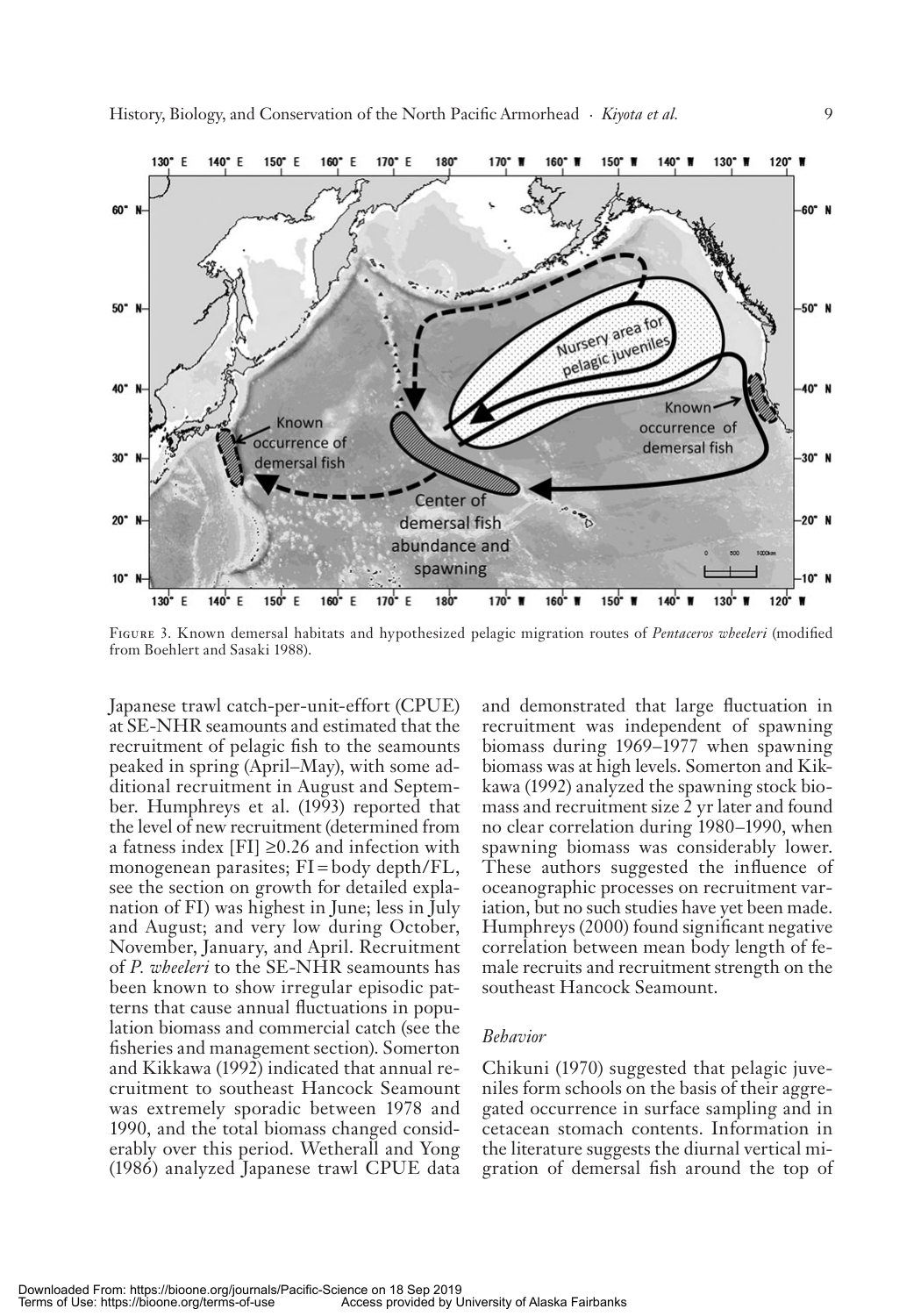sea mounts. Komrakov (1970) conducted an acoustic survey at Zapadnaya and Academician Berg seamounts in the summer of 1969 and indicated that fish moved upward to the ther moodine (depth,  $80 - 100$  m) during daytime and returned to the top of the seamounts at night. Komrakov (1970) repeatedly sampled the top of the seamounts and suggested that the fish aggregations were near the sum mits at night, when the catches were at their maximum, and the aggregations shifted up in the water column at dawn when a gradual decline in the catches was observed, with minimum catches during the day time. Kitani and Iguchi (1974) analyzed acoustic images and temporal changes in trawl CPUE and presented a different view of the vertical migration. They suggested that *P. wheeleri* stays on the seamount summits in the morning, moves up into the water column during day time, returns to the top of the seamount in the evening, and moves farther down the sea mount slopes or to rugged areas at night. Humphreys and Tagami (1986) simply stated that aggregations of *P. wheeleri* were present over the summits of the SE-NHR seamounts at night but were typically absent during the day time. Humphreys (2000) considered postrecruitment movement of *P. wheeleri* between seamounts unlikely, but presented no evidence for this suggestion.

#### age and growth

### *Age Determination*

Sagittal otoliths (Uchiyama and Sampaga 1990, Humphreys 2000), scales (Chikuni 1970), and other hard tissue parts have been tested for use in age determination of this species. Uchiyama and Sampaga (1990) examined 13 different hard part structures and found check marks on otolith sagittae, vertebral centrums, hypural plates, and dorsal and anal fin spine sections. The check marks detected on sagittal otoliths were the most promising. Interpretation of these check marks as annuli was corroborated based on counts of presumed daily growth increments (DGIs). However, age determination of older fish was considered difficult as DGIs become

progressively smaller in width with age. Humphreys (2000) detected settlement marks on sagittal otolith transverse sections, which were characterized by an abrupt decrease in the width of DGIs, and a change to an eroded, less distinct appearance of the increments, or the presence of two or more prominent and closely spaced check marks. An important limitation of the Uchiyama and Sampaga (1990) study involved oto lith age counts based on examination of unsectioned otoliths. Current best practice in otolith age determination studies is to prepare sectioned otoliths that consistently provide better clarity for identifying and enumerating annuli or  $\rm DGIs$  (R. L. Humphreys, pers. comm.).

The  $2-2+$  yr old pelagic durations obtained for all  $(n = 96)$  seamount recruits sampled over three recruit years by Humphreys (2000) was at variance with younger ages  $(1 + yr$  olds) of sea mounts recruits reported by Uchiyama and Sampaga (1990). A new oto lith-based age determination study to provide age of demersal stage fish based on FI at age (since growth in length ceases during the demersal stage) is required in order to provide the data necessary for conducting age-based stock assessments.

# *Body Size and Sexual Differences*

It is well known that the body lengths of demersal fish caught at the SE-NHR seamounts fall into a narrow range. Chikuni (1971) reported body lengths of *P. wheeleri* caught at Milwaukee Seamount in 1969 showing a narrow unimodal distribution with a peak around 30 cm FL and an absence of smaller fish (less) than about 25 cm FL). He suggested that *P. wheeleri* settles down to the seamounts when they reach 25 cm FL. Iguchi (1973) observed a similar body length distribution around 27 cm FL at Kanmu, Colahan, Hancock, and Kinmei seamounts in 1972. Takahashi and Sasaki (1977) reported that the fish sampled in trawl fishing from 1969 to 1976 were in the range of 26–33 cm FL; they included detailed size composition data in their appendices. Sasaki (1986) reported a similar range of fish size (27–32 cm FL). Humphreys et al. (1989) mentioned that *P. wheeleri* settles to the seamounts at 25 – 33 cm FL. Takahashi and Sasaki (1977)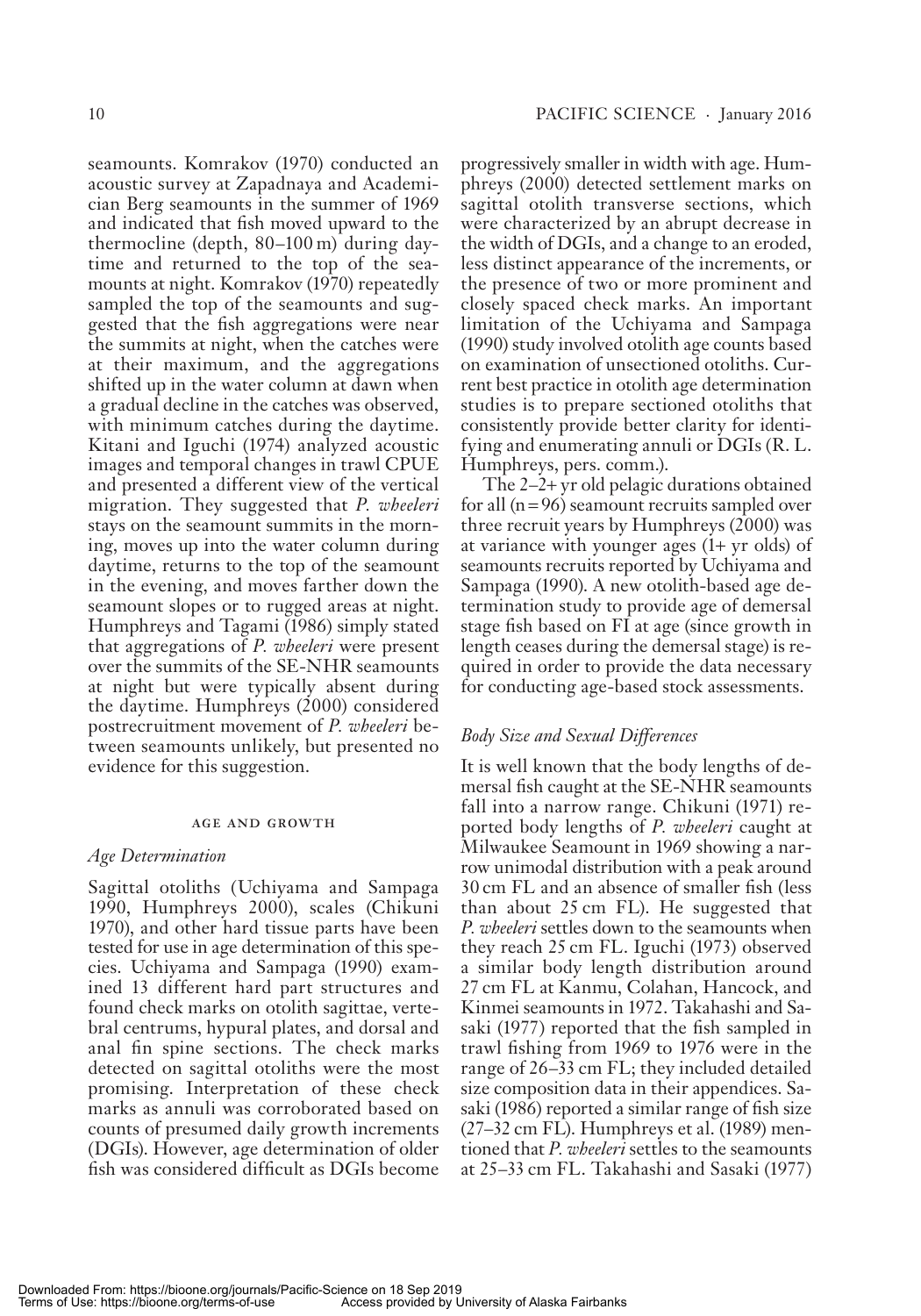showed that smaller fish  $(20-24 \text{ cm } FL)$  were also caught in Milwaukee Seamount in 1972. Unusually large fish were collected occasionally in the Northwestern Hawaiian Islands as described in the migration section. The largest fish recorded was 54.7 cm FL, which had eight or more sagittal check marks (Uchiyama and Sampaga 1990).

Several authors have indicated that the mean body length of females was greater than that of males (Sasaki 1974, Humphreys and Tagami 1986, Uchiyama and Sampaga 1990), although the difference was small and was not detected in small samples. The data shown in Uchiyama and Sampaga (1990) and Humphreys and Tagami (1986) suggest that the sexual difference in mean body length is  $\leq$ 15 mm. The sex ratio in demersal samples varies between years, and there is no clear difference from a 1:1 male-female ratio in the data of Humphreys and Tagami (1986), Uchiyama and Sampaga (1990), and Somerton and Kikkawa (1992).

### *Growth*

Little information is available about the growth of *P. wheeleri* during the pelagic life stage. Based on counts of DGIs from transversely sectioned sagittal otoliths of epipelagic specimens, ages of  $0+, 1+,$  and  $2+$  yr olds corresponded to length ranges of 72–124,  $174 - 222$ , and  $233 - 279$  mm SL, respectively (Humphreys 2000). Fish kept in Vancouver Aquarium grew nearly 75 mm, from 250 mm to  $325 \text{ mm}$ , in 3 yr (Hart 1973). The occurrence of large fish in the Northwestern Hawaiian Islands coupled with the migration hypothesis of Boehlert and Sasaki (1988) is indicative of steady growth during their pelagic life stage.

In contrast, body growth in demersal fish is known to cease, and body height and weight to decrease. Iguchi (1973) and Takahashi and Sasaki (1977) reported that the body length distribution of demersal fish at the SE-NHR sea mounts showed a single-peaked pattern, but no monthly shifts in the peak length were ob served.

Morphological variations are well known in *P. wheeleri* as mentioned in the taxonomy section (Figure 1). Demersal fish and large pelagic fish were classified into fat, lean, and intermediate types based on body depth and ap pear ance (Kuroiwa 1973, Sasaki 1974, Zama et al. 1977). The lean and intermediate types are brown ish in color, and predominate in the catches at the SE-NHR seamounts. The fat type is bluish gray, sexually immature, and is only infrequently caught at the SE-NHR sea mounts. The fat type was also found in the epipelagic zone of the North Pacific (Hardy 1983*a*, Humphreys et al. 1989). However, Humphreys and Tagami (1986) could not objectively distinguish the three types on the basis of morphological characteristics. Humphreys et al. (1989) concluded that linear growth of the body length essentially ceased after settlement, and the use of fat reserves caused a decrease in relative body depth and induced transformation from the fat type to the intermediate type. They considered the transformation to the intermediate type (particularly the change in coloration) to be rapid and accounted for the low relative abundance of the fat type at the SE-NHR seamounts during the recruitment period. Boehlert and Sasaki (1988) and Martin et al. (1992) noted that newly recruited fish shortly after settlement could be distinguished by higher condition factor ("body weight divided by length to a power [typically 3] multiplied by some scaling factor," but details were not described in the literature)  $>2$  and higher FI  $>0.25$ , respectively. Humphreys et al. (1993) confirmed that the higher FI values  $\geq 0.26$  corresponded to new recruits based on the absence of a monogenean parasite in demersal specimens. Somerton and Kikkawa (1992) successfully used the FI to trace the recruit cohorts over time at the southeast Hancock Seamount. Frequency histograms of FI displayed modes that moved annually from higher to lower FI.

# *Duration of Pelagic and Demersal Life Stages*

Borets (1979) stated that *P. wheeleri* spends up to 7 yr in the pelagic zone. This estimate was based on age determination, where specimens  $26 - 30$  cm long were aged  $6 - 8$  yr, but he included no detailed data from otolith analysis. Uchida and Tagami (1984) referred to an an-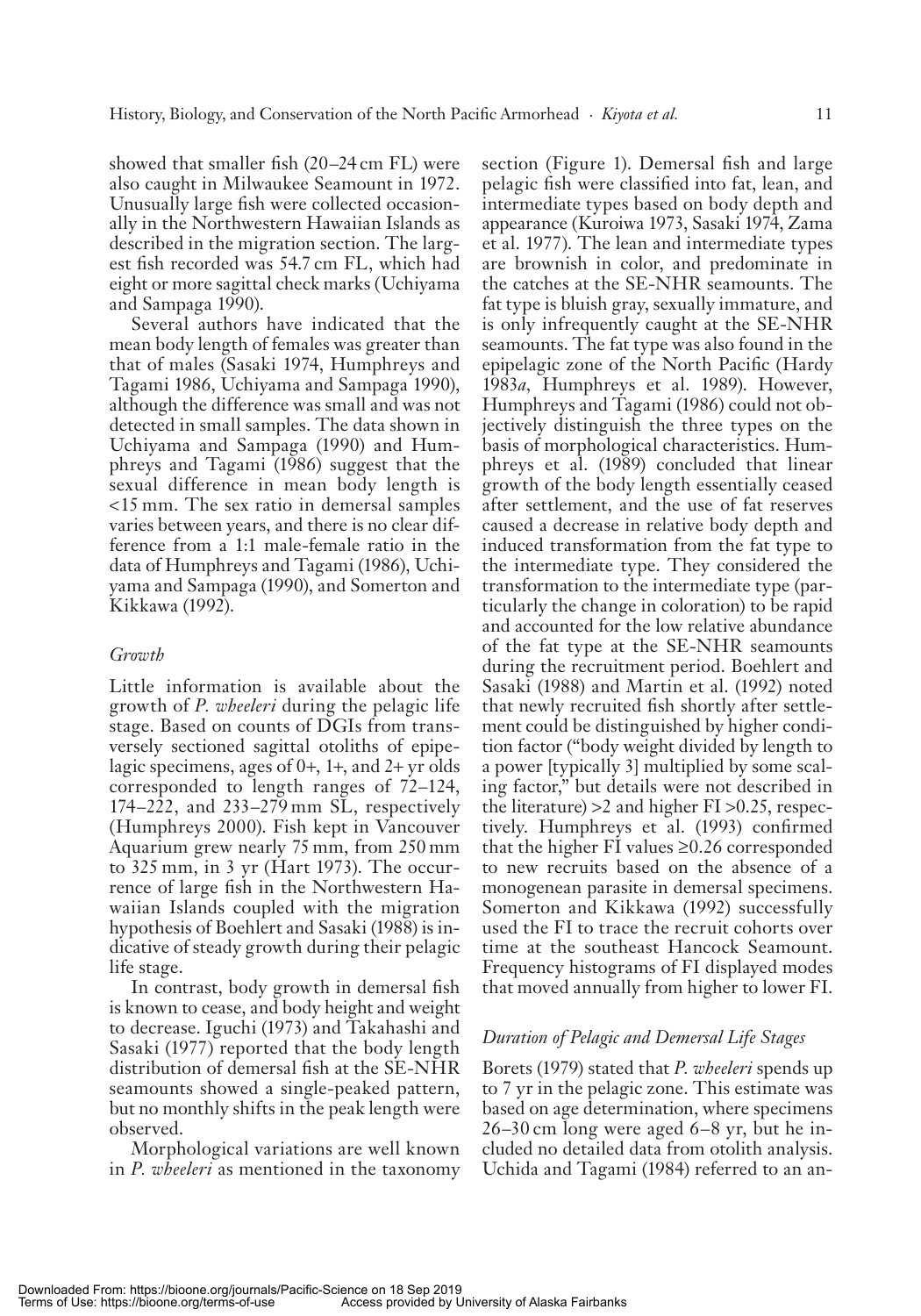

FIGURE 4. Historical trends in annual commercial catches (in metric tons, t) of *Pentaceros wheeleri* in the SE-NHR area by the Soviet Union (USSR) and Russia, Japan, and Korea.

ecdotal hypothesis that the juveniles remained pelagic until age  $4-5$  yr  $(25-30 \text{ cm} \text{ FL})$ . Boehlert and Sasaki (1988) estimated that the pelagic period was most often from 1.5 to 2.5 yr based on an unpublished manuscript of the sagittal check mark analysis by Uchiyama and Sampaga. Humphreys et al. (1989) cited unpublished information from Uchiyama and Sampaga that the age of new recruits usually ranged from 18 to 30 months and stated that most fish sampled at Hancock Seamount stayed in the epipelagic zone for  $2-3$  yr, but Humphreys et al. (1989) also suggested that the large adult type originated from the fat type fish that had spent  $4-5$  yr in the pelagic phase while they strayed south. Humphreys  $(2000)$  analyzed the presumed DGIs of sectioned sagittal otoliths and estimated the pelagic duration to be 726 to 999 days (mean pelagic duration, 848–891 days) for fish of  $310 - 320$  mm average FL collected on the southeast Hancock Seamounts in 1980, 1986,

and 1989. These oto lith analyses support the migration hypothesis of Boehlert and Sasaki (1988), who estimated that the normal northern route would take 1.5–2.5 yr. However, as of yet, there has been no age determination for the unusually large fish that presumably followed the southern route and spent up to 4.5 yr in the epipelagic zone.

The survival of cohorts on seamounts can be traced in Figure 4 of Somerton and Kikkawa (1992), which demonstrates the annual shifts of the FI distribution. This figure indicates that demersal fish could survive for up to 4 yr after recruitment to the seamount. Seki and Somerton (1994) cited Humphreys et al. (1989) and stated " it is now known, however, that armorhead arrive at the seamounts with an extraordinarily large amount of stored fat which is subsequently metabolized over the remaining 3 to 4 years of their lives," although Humphreys et al. (1989) did not refer to the longevity of demersal fish.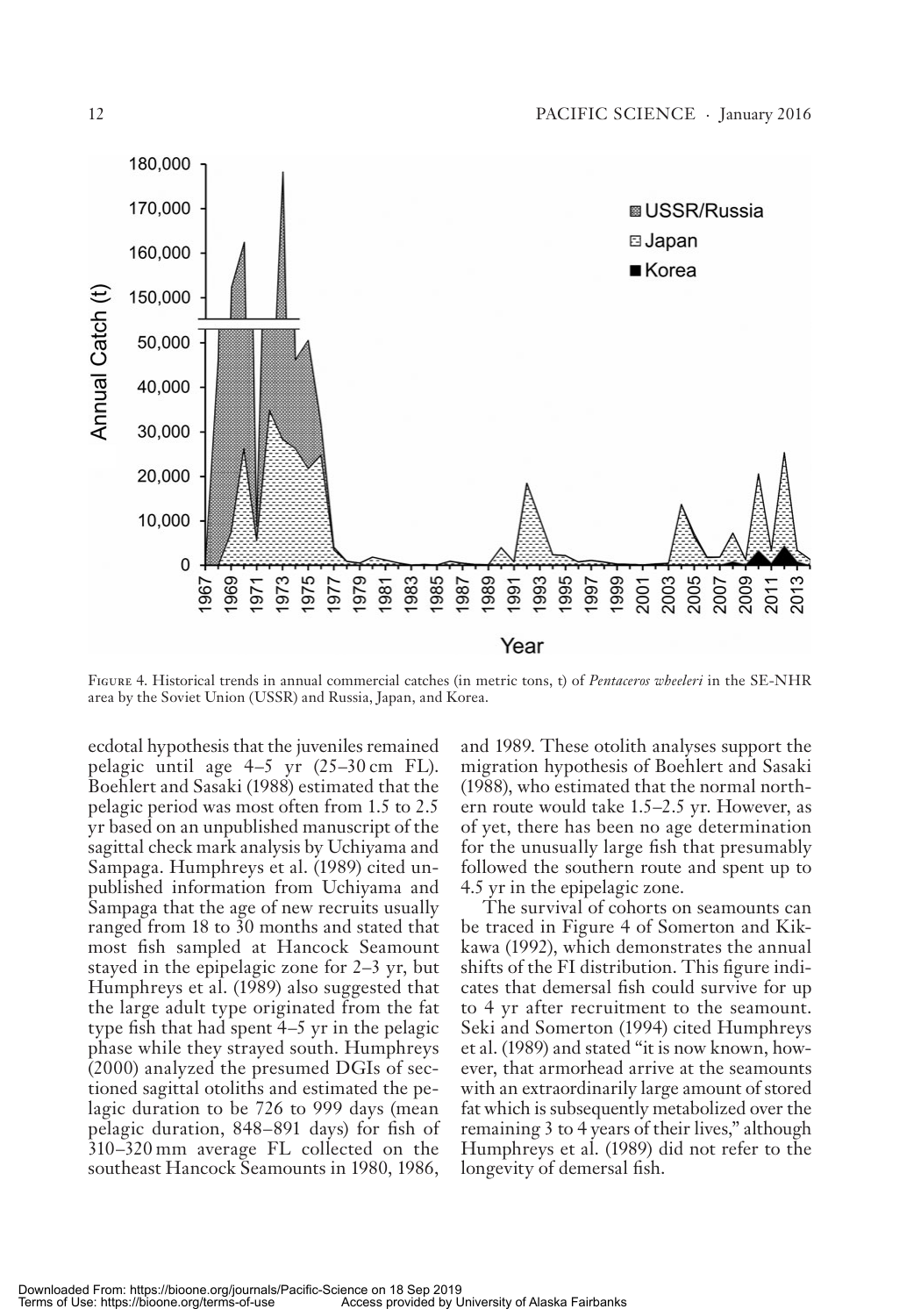#### FEEDING, PREDATION, AND PARASITISM

### *Diets*

Fedosova and Komrakov (1975) analyzed the stomach contents of juvenile fish  $(8.5-23 \text{ mm})$ collected above the NHR seamounts in March-April 1969. The main prey items were copepods, chae to gnaths, and larvae of bivalve mollusks. Copepods (predominated by *Clausocalanus arcuicomis,* followed by *Oithona similis* and *Mecynocera clausi*) were most frequently observed in the stomach. The size of prey was  $0.31 - 9.0$  mm.

It is generally supposed that bathy pelagic fish aggregations on seamounts are supported by pelagic food supplies from the water columns either by enhanced horizontal flux of plank ton past the sea mounts or through predation on deep scattering layer (DSL) organisms that are intercepted and trapped during the vertical migration process (Tseytlin 1985, Porteiro and Sutton 2007, Clark et al. 2010). Seki and Somerton (1994) noted that DSL organisms constituted the major diets of demersal *P. wheeleri*, based on literature information (Nasu and Sasaki 1973, Japan Fisheries Agency 1974, Sasaki 1974, Borets 1979, Kazuma and Barnett, field obs. cited by Humphreys and Tagami 1986). Iguchi (1973) recovered diets from 10% of *P. wheeleri* stomach samples (80% were empty, 10% were digested and unidentifiable) and reported mysids, small fish, and small octopuses as food items. Nasu and Sasaki (1973) and Sasaki (1974) reported that de mer sal *P. wheeleri* preyed on crustaceans (copepods, amphipods, euphausiids, mysids, sergestids), salps, pteropods, and myctophid fish. Komrakov (1970) reported that the most important food item for *P. wheeleri* inhabiting seamounts was pelagic crustaceans. Borets (1975) listed 73 species of zooplankton (dominated by copepods and amphipods) from stomach contents, and Fedosova (1976) described crustaceans (copepods, hyperiids, and euphausiids) and uro chordates as major diet items. Seki and Somerton (1994) reported that 19.7% of stomachs had contents in which uro chordates, pisces, or crustaceans were dominant. These studies indicate that *P. wheeleri* on seamounts

are largely dependent on plankton and DSL organisms as prey resources rather than preying on locally produced benthic food.

### *Predators*

Little information is available on the predators of *P. wheeleri*. Boehlert and Sasaki (1988) cited a personal communication by H. Kato that *P. wheeleri* was discovered in the stomach of a Bryde's whale *Balaenoptera brydei*. Chikuni (1970) and Kawamura (1982) reported P. wheeleri from the stomach contents of sei whales (*B. borealis*). These predators likely preyed on schools of pelagic *P. wheeleri*. There are no reports of predation on *P. wheeleri* during the demersal life stage.

### *Parasites*

Kazachenko and Kurochkin (1974) reported that the parasitic copepod *Pennella hawaiiensis* infected 59% of the musculature of P. wheeleri (range, 44%-80%) collected by trawl sampling at the SE-NHR seamounts. Infections by *P. hawaiiensis* were also reported by Borets (1975, 1979). Humphreys and Tagami (1986) identified parasitic trematodes, nematodes, and crustaceans from fish collected on Hancock Seamount. The monogenean gill par a site *Microcotyle macropharynx* was highly prevalent among the demersal fish collected from SE-NHR seamounts but was absent from epipelagic samples. Humphreys et al.  $(1993)$  found that new recruits could be identified by the absence of mature *M. macropharynx*, assuming its rapid infection and maturation in the demersal zone.

#### **REPRODUCTION**

### *Sexual Maturity*

Many authors have reported sexually mature fish from the  $SE-NHR$  seamounts (e.g., Sasaki 1974, Bilim et al. 1978, Yanagimoto and Humphreys 2005), and therefore the SE-NHR seamounts are believed to be the largest spawning grounds for *P. wheeleri* (Humphreys and Tagami 1986, Boehlert and Sasaki 1988). Although several demersal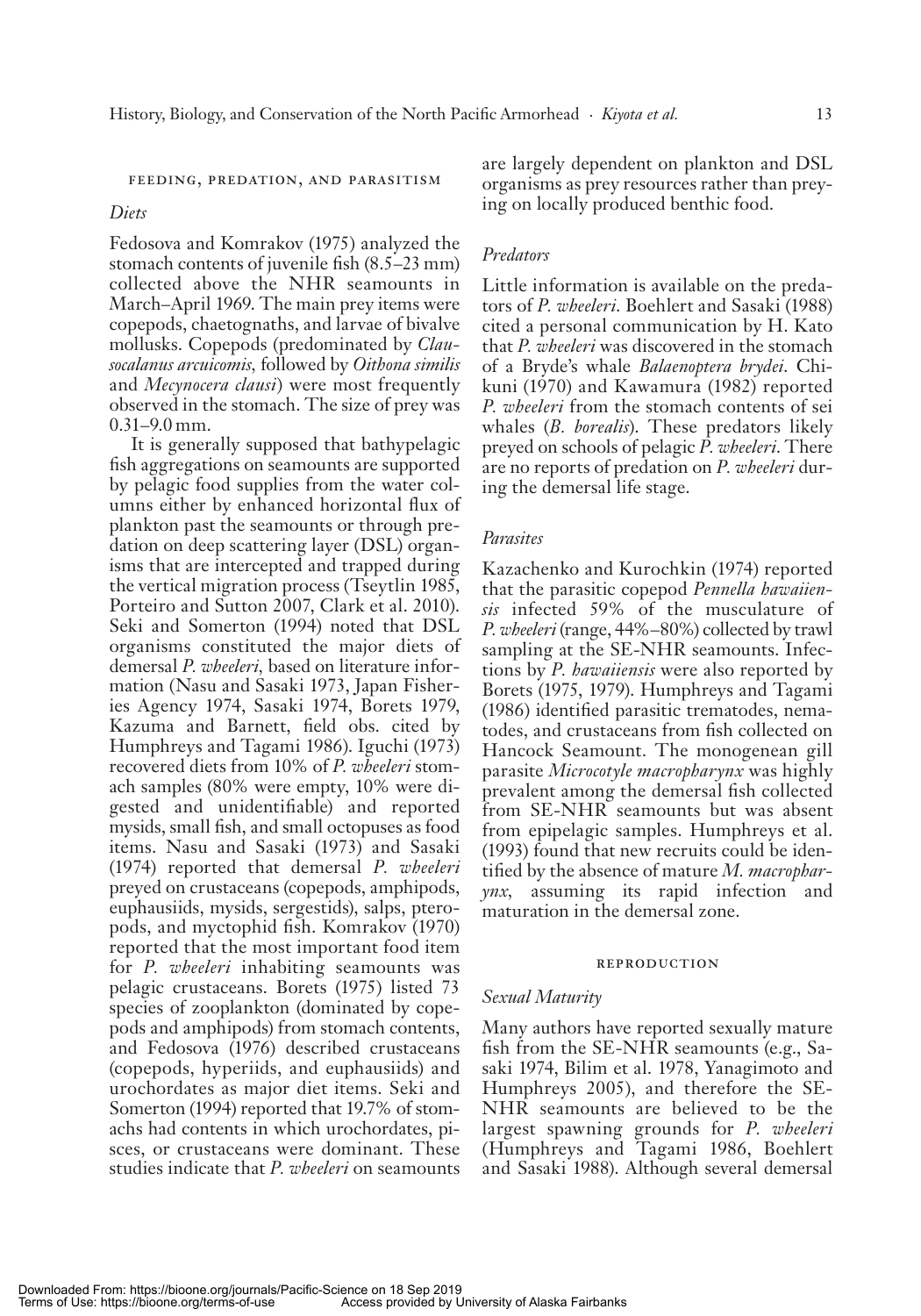specimens of both fat and lean types have been collected from other areas near Japan or off North America (Abe 1957, Wagner and Bond 1961, Follett and Dempster 1963, Zama et al. 1977), the reproductive condition of fish in these areas has not been examined.

The age and timing of maturity have not been precisely determined. Uchiyama and Sampaga (1990) analyzed the age and body size of demersal specimens and pointed out the difficulties in estimating the exact age at maturity. They speculated that maturity would be attained at approximately 2 yr of age, but they also suggested a possible scenario in which *P. wheeleri* might attain sexual maturity before reaching the seamounts. The latter possibility has not been substantiated to date. Humphreys et al. (1989) mentioned that newly recruited fat-type fish quickly underwent a transformation to intermediate type, which would account for the energy requirements for reproduction and possibly for acclimation to new environmental conditions.

# *Spawning*

Various data have indicated that *P. wheeleri* spawn in winter. The spawning period at the SE-NHR seamounts was estimated to be between November and March on the basis of the monthly change in gonadal somatic index (Sasaki 1974). Bilim et al. (1978) made histological observations of ovogenesis and reported that spawning began in early December, peaked from late December to January, declined in February, and ended by March. Yanagimoto and Humphreys (2005) examined the trends in gonadal somatic index and ovarian histology and concluded that spawning occurred during November–February and peaked during December-January. They also reported asynchronistic development of oocytes. Borets (1975) speculated that spawning might occur in the water column above seamounts because fully mature females were not collected by bottom trawl sampling during the spawning season. Bilim et al. (1978) reported that the eggs of this species are of the floating type. Estimated hatching dates back-calculated from the counts of presumed DGIs in otoliths were between

December and February (Uchiyama and Sampaga 1990).

#### POPULATION AND FISHERIES

### *Population Structure*

Genetic differentiation has not been detected among the North Pacific populations. Martin et al. (1992) analyzed mitochondrial deoxyribonucleic acid (mtDNA) variations between demersal specimens collected from Hancock and Koko seamounts and pelagic specimens from the eastern North Pacific by using the polymerase chain reaction and a combination of DNA sequencing and restriction fragment length polymorphism (RFLP). The resultant data indicated a lack of differentiation between fish collected at the different seamounts and from the pelagic ocean. They also confirmed no significant genetic differentiation among the fat, lean, and intermediate morphologic types. Yanagimoto et al. (2008) analyzed mtDNA (16S ribosomal ribonucleic acid and D-loop) variation of specimens collected from six seamounts in the SE-NHR area, from Hachijo Island near Japan, and from the epipelagic zone of the eastern North Pacific, and found no area-specific RFLP profiles and no difference in the frequencies of composite mtDNA haplotypes among sampling sites.

# *Natural Mortality*

Natural mortality of demersal fish at the SE-NHR seamounts was estimated on two occasions by tracing the CPUEs of cohorts in successive years. Borets (1975, 1976) analyzed commercial fishing data from the Soviet Union for 1968–1975, traced the number of 8 and 9 yr old fish on the basis of catch and fishing effort (vessel days), and estimated the instantaneous natural mortality coefficient at 0.25/yr. Somerton and Kikkawa (1992) estimated natural mortality at  $0.54/yr$  on the basis of the annual changes in the relative abundance of two cohorts in 1985 and 1986, using FI as the cohort identifier (see the seamount recruitment and growth sections). They also reported that females had higher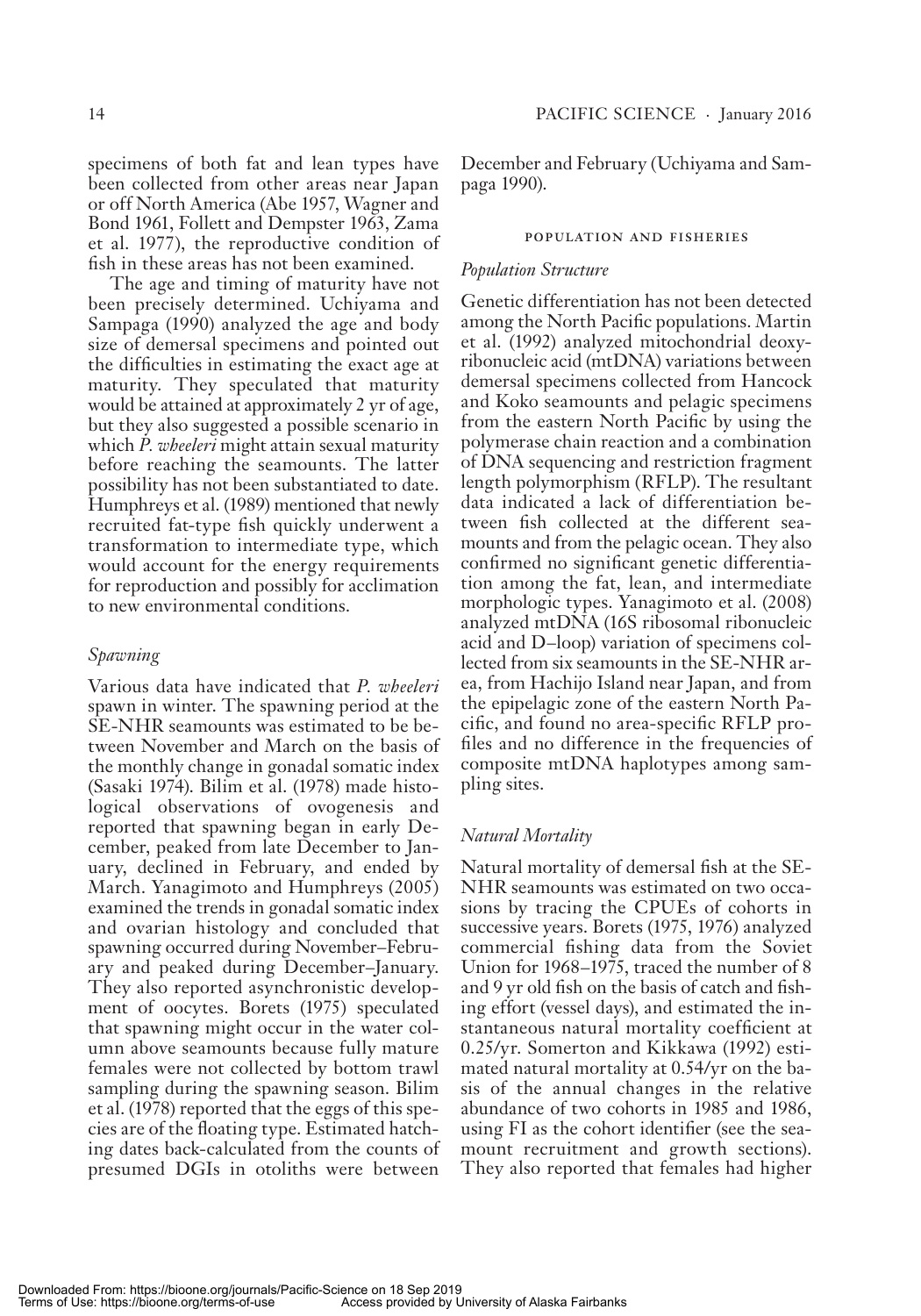natural mortality (0.045/month) than did males  $(0.037/month)$ . Natural mortality has not been estimated in recent years.

### *Fisheries and Management*

Commercial fisheries for North Pacific armorhead have only been conducted at the sea mounts of the SE-NHR region. Early information on the seamount fisheries was summa rized by Takahashi and Sasaki (1977), Sasaki (1986), and Wetherall and Yong (1986). Bottom fisheries at the SE-NHR seamounts were first explored by the trawl fleet of the Soviet Union in 1967. The Japanese fleet joined the trawl fishery in 1969. The Korean commercial trawl fleet started fishing in the area in 2004. Russia has not conducted commercial operations since 2007, but Japanese trawl and gill net vessels and Korean trawl vessels have been operating in the SE-NHR seamounts.

During the initial phase of exploitation in the SE-NHR seamounts area, the annual total catch of *P. wheeleri* surpassed 100,000 t in 1969, 1970, 1972, and 1973, with the peak of  $178,000$  t in  $1973$  (Figure 4). The Japanese catch exceeded 20,000 t in 1970 and 1972-1976 and peaked at 35,000 t in 1972. However, the commercial catch showed a rapid decline in 1977 and thereafter remained at very low levels  $\langle 2,000 \rangle$ t in most years). As mentioned in the seamount recruitment section, biomass increase at seamounts depends solely on sporadic recruitment events. Therefore, sudden increases in commercial catch approximately

reflect recruitment events. Large recruitment occurred in 1992 when the Japanese commercial catch reached 14,000 t. Commercial catches in recent years were relatively large in 2004, 2008, 2010, and 2012 (Figure 4). In 2012, in particular, the Japanese commercial catch was above 20,000 t and recorded the largest catch after 1976. The recent rise in commercial catch probably indicates an increased frequency of large recruitment and could be a sign of stock recovery, although the catch and recruitment still show large annual fluctuations.

Participants in the preparatory conference for the NPFC have introduced interim and voluntary management measures since 2009 for the sustainable utilization of bottom fish resources and the conservation of marine ecosystems (Table 3). The evaluation of the effectiveness of these measures and the establishment of valid conservation and management measures are the task of the NPFC.

# *Diffi culties in Stock Assessment*

The peculiar life history characteristics of *P*. *wheeleri* described pose difficulties in stock assessment and management. Conventional stock dynamics models are not effective in analyzing stock status. For example, application of an age-structured model is difficult because cohorts cannot be distinguished by the size composition of the commercial catch. Similarly, length- or weight-based size-structured models are not applicable because demersal fish cease body growth and lose weight after

| Input control  | Capacity limit | No increase of fishing vessels                                                                                                                                                                                          |
|----------------|----------------|-------------------------------------------------------------------------------------------------------------------------------------------------------------------------------------------------------------------------|
|                | Effort control | 20% reduction of trawl fishing effort (Japan)                                                                                                                                                                           |
|                | Time closure   | Closure of bottom fishing in November-December (Japan)<br>Closure of bottom fishing in October-February (Korea)                                                                                                         |
|                | Area closure   | Prohibition of bottom fishing at seamounts to the north of 45 <sup>°</sup> N<br>Prohibition of bottom fishing in areas deeper than 1,500 m<br>Closure of C–H seamounts<br>Closure of southeastern part of Koko seamount |
| Output control |                | Upper catch limit (15,000 t/year) of P. wheeleri (Japan)                                                                                                                                                                |

TABLE 3

List of Interim and Voluntary Measures for Management of Bottom Fisheries in the SE - NHR Area Implemented as of March 2014 by NPFC Members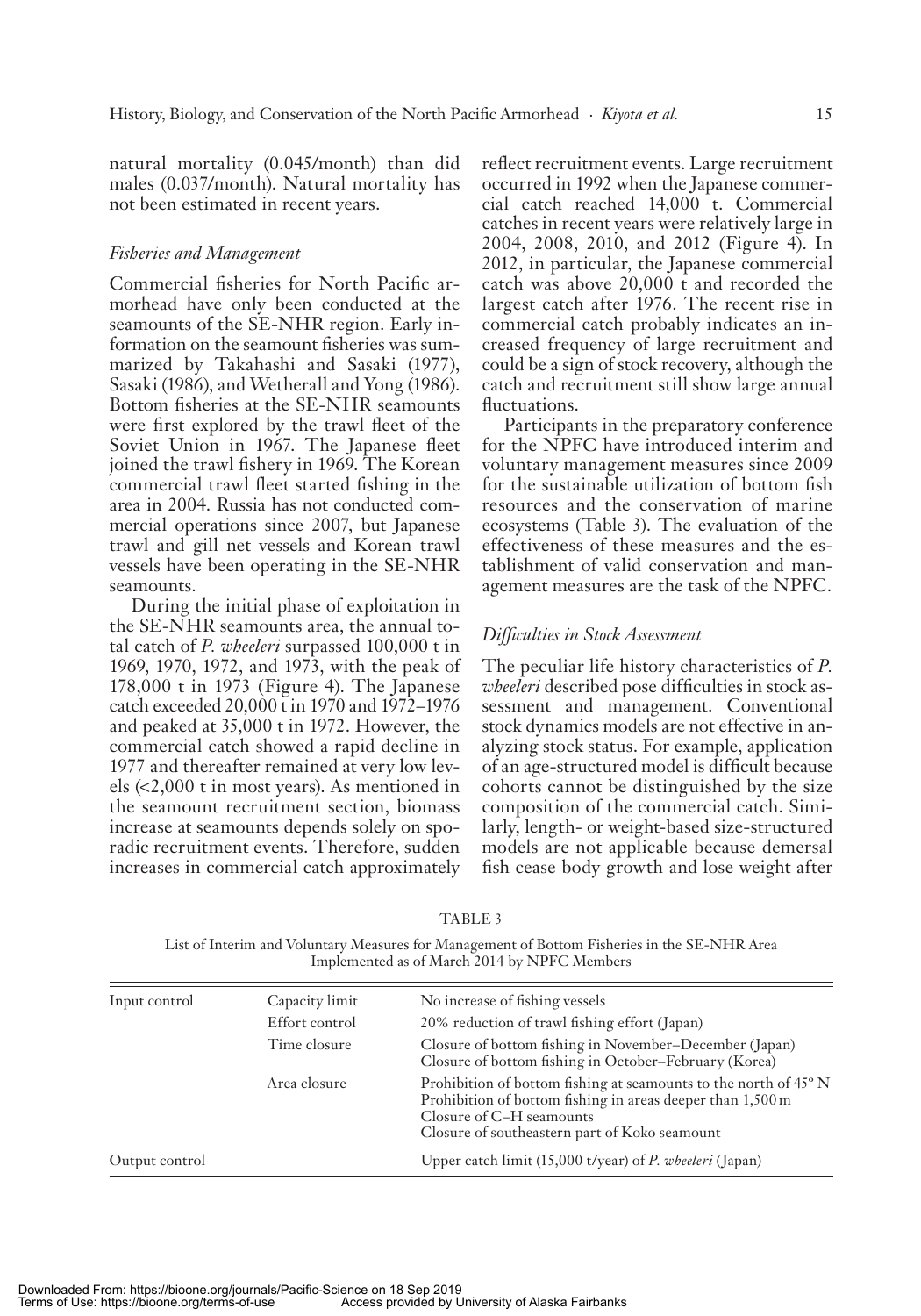settlement. Wetherall and Yong (1986) tested an autoregression model but could not achieve a good fit because of the large recruitment variation. Yonezaki et al. (2012) applied a surplus production model but failed to provide valid results for management because of the large uncertainties in fisheries data during the initial exploitation phase and because the weak spawner-recruit relationship was overwhelmed by large fluctuations in recruitment. Somerton and Kikkawa (1992) succeeded in tracing cohorts and estimating stock biomass using the DeLury method (Seber 1982) based on the intra-annual change in FI composition and survey CPUE at Hancock Seamount.

### INFORMATION GAPS AND FUTURE TASKS

We have reviewed the current state of knowledge of the biological characteristics of *P. wheeleri* and delineated information gaps. The following is a list of future tasks that should be completed for better understanding of the ecology and stock dynamics of this species.

- Migration
	- Estimate migration routes by using tagging and other methods
- Age and growth
	- $\circ$  Establish and validate age determination methods;
	- Estimate growth curve during pelagic life stage;
	- Determine age at recruitment and maturity, and longevity
- Reproduction
	- Determine presence or absence of spawning in areas other than the SE-NHR;
	- ° Determine the num ber of spawns per fish (annual or lifetime);
	- ° Examine change in brood size with aging
- Population and fisheries
	- Estimate natural mortality for recent years;
	- Estimate recruitment size and harvest rate;
	- Analyze recruitment variability and its relation ship to oceanographic conditions;
- Establish practical methods to identify cohorts from commercial catch data;
- Develop and apply a suitable stock assessment model

Hopefully, this list and review of information will help the NPFC to conduct scientific activities for improved biological understanding of this species and its proper stock assessment and management to ensure long-term sustainable utilization and conservation of this species.

### **ACKNOWLEDGMENTS**

The authors thank the interim secretariat of the NPFC for summarizing the information on interim and voluntary management measures of bottom fisheries in the SE-NHR area. The authors also thank the two reviewers of this journal for providing helpful comments on an earlier version of the manuscript.

### **Literature Cited**

- Abe, T. 1957. New, rare or uncommon fishes from Japanese Waters. VI. Notes on the rare fishes of the family Histiopteridae. Jpn. J. Ichthyol. 6 (3): 71–74.
- –. 1969. Notes on some edible marine fishes collected between the Bonin Islands and the mouth of Sagami Bay-III. Bull. Tokai Reg. Fish. Res. Lab. 60:5–9.
- Bilim, L. A., L. A. Borets, and L. K. Platoshina. 1978. Characteristics of ovogenesis and spawning of the boarfish in the region of the Hawaiian Islands. [In Russian, English translation by W. G. Van Campen, 1986. Transl. No. 106 available from Southwest Fisheries Science Center, NMFS, Honolulu, Hawai'i] Invest. Pac. Ocean Sci. Res. Inst. Fish. Oceanogr. (TINRO, Vladivost.) 102:51–57.
- Boehlert, G. W., and T. Sasaki. 1988. Pelagic bio ge og ra phy of the armorhead, *Pseudopentaceros wheeleri*, and recruitment to isolated seamounts in the North Pacific Ocean. Fish. Bull. 86:453 – 465.
- Borets, L. A. 1975. Some results of studies on the biology of the boarfish (*Pentaceros richardsoni* Smith). [In Russian, English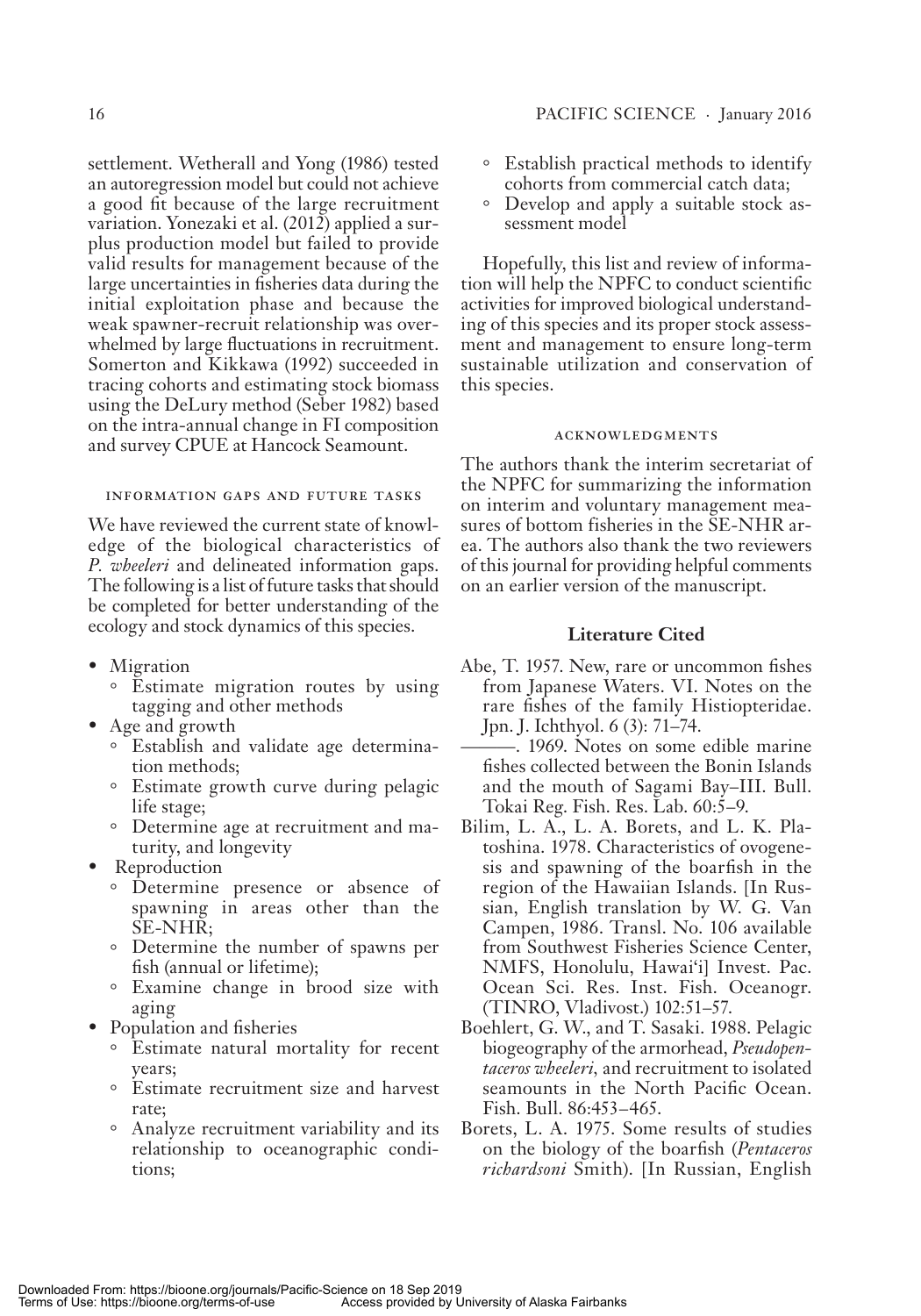translation by W. G. Van Campen, 1984. Transl. No. 97 available from Southwest Fisheries Science Center, NMFS, Honolulu, Hawaiʻi] Invest. Biol. Fishes Fish. Oceanogr. (TINRO, Vladivost.) 6:82–90.

- -. 1976. The state of the boarfish, *Pentaceros richardsoni* (Smith) stock in the Hawaii submarine range areas. [In Russian, English translation by W. G. Van Campen, 1987. Transl. No. 112 available from Southwest Fisheries Science Center, NMFS, Honolulu, Hawai'i] Invest. Biol. Fishes Fish. Oceanogr. (TINRO, Vladivost.)  $7:58 - 62$ .
- 1979. The population structure of the boarfish, *Pentaceros richardsoni*, from the Emperor Seamounts and the Hawaiian Ridge. J. Ichthyol. 19:15–20.
- -. 1981. The distribution and structure of the range of the boarfish Pentaceros rich*ardsoni*. J. Ichthyol. 20 (3): 141–143.
- Borets, L. A., and A. S. Sokolovsky. 1978. Species composition of the ichthyoplankton of the Hawaiian submarine ridge and the Emperor Seamounts. [In Russian, English translation by W. G. Van Campen, 1986. Transl. No. 105 available from Southwest Fisheries Science Center, NMFS, Honolulu, Hawai'i.] Invest. Pac. Ocean Sci. Res. Inst. Fish. Oceanogr. (TINRO, Vladivost.). 102:43–50.
- Chikuni, S. 1970. The "phantom fish," "kusakaritubodai"—an outline. [In Japanese, English translation by J. H. Shohara.] Enyo (Far Seas) Fish. Res. Lab. News 3:1–4.
	- –. 1971. Groundfish on the seamount in the North Pacific. [In Japanese with English abstract, tables, and figures. Bull. Jpn. Soc. Fish. Oceanogr. 19:1-14.
- Clague, D. A., G. B. Dalrymple, H. G. Green, D. Wald, M. Kono, and L. W. Kroenke. 1980. Bathymetry of the Emperor seamounts. Init. Rep. Deep Sea Drill. Pro. 55:845 – 849.
- Clark, M. R., A. A. Rowden, T. Schlacher, A. Williams, M. Consalvey, K. I. Stocks, A. D. Rogers, T. D. O'Hara, M. White, T. M. Shank, and J. M. Hall-Spencer. 2010. The ecology of seamounts: Structure, function, and human impacts. Annu. Rev. Mar. Sci. 2:253–278.
- Fedosova, R. A. 1976. Some data on the feeding of boarfish, *Pentaceros richardsoni* Smith, on banks of the Hawaiian ridge. [In Russian, English translation by W. G. Van Campen, 1987. Transl. No. 111 available from Southwest Fisheries Science Center, NMFS, Honolulu, Hawai'i.] Invest. Biol. Fishes Fish. Oceanogr. (TINRO, Vladivost.) 7:29–36.
- Fedosova, R. A., and O. E. Komrakov. 1975. Feeding of *Pentaceros richardsoni* frys in the Hawaiian region. [In Russian, English translation by W. G. Van Campen, 1985. Transl. No. 100 available from Southwest Fisheries Science Center, NMFS, Honolulu, Hawai'i] Invest. Biol. Fishes Fish. Oceanogr. (TINRO, Vladivost.) 6:52–55.
- Follett, W. I., and L. J. Dempster. 1963. Relationships of the percoid fish *Pentaceros* richardsoni Smith, with description of a specimen from the coast of California. Proc. Calif. Acad. Sci. 4th Ser. 32 (10): 315–338.
- Hardy, G. S. 1983*a*. A revision of the fishes of the fam ily Pentacerotidae (Perciformes). N. Z. J. Zool. 10:177–220.
- -. 1983*b*. A new genus and species of boarfish (Perciformes: Pentacerotidae) from western Australia. Rec. West. Aust. Mus. 10:373-380.
- Hart, J. L. 1973. Pacific fishes of Canada. Fisheries Research Board of Canada, Ottawa. 740 pp.
- Honma, Y., and R. Mizusawa. 1969. A record of the young of boarfish, *Pentaceros richardsoni* from North Pacific. [In Japanese with English abstract.] Jpn. J. Ichthyol. 15 (3): 134-136.
- Humphreys, R. L. 2000. Otolith-based assessment of recruitment variation in a North Pacific seamount population of armorhead *Pseudopentaceros wheeleri*. Mar. Ecol. Prog. Ser. 204: 213–223.
- Humphreys, R. L., M. A. Crossler, and C. M. Rowland. 1993. Use of a monogenean gill par a site and feasibility of condition indices for identifying new recruits to a seamount population of armorhead, *Pseudopentaceros wheeleri* (Pentacerotidae). Fish. Bull. 91: 455 – 463.
- Humphreys, R. L., and D. T. Tagami. 1986. Review and current status of research on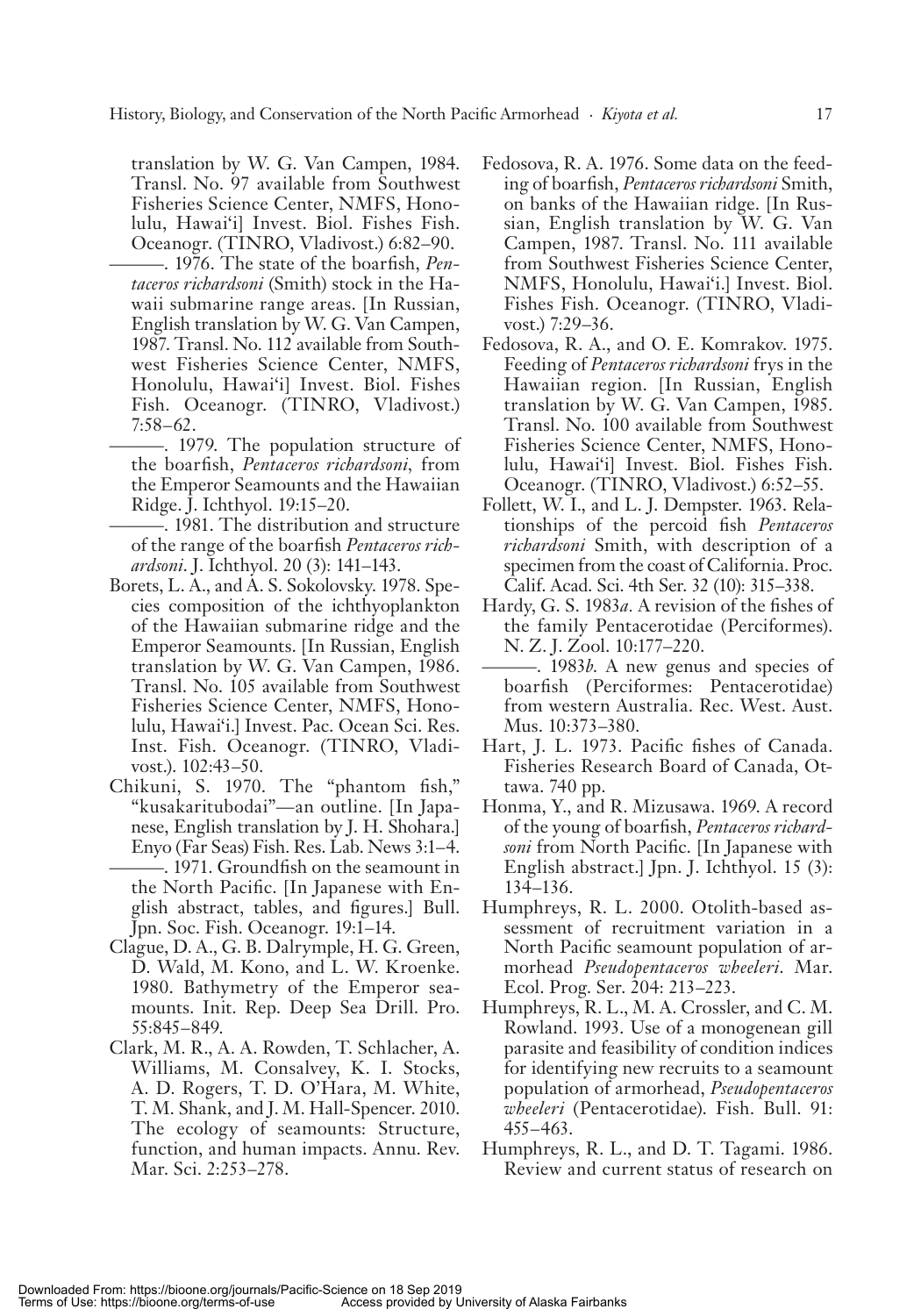the biology and ecology of the genus *Pseudopentaceros*. Pages 55 – 62 *in* R. N. Uchida, S. Hayashi, and G. W. Boehlert, eds. Environment and resources of seamounts in the North Pacific. NOAA Tech. Rep. NMFS 43. U.S. Dept. of Commerce, Washington, DC.

- Humphreys, R. L., G. A. Winans, and D. T. Tagami. 1989. Synonymy and life history of the North Pacific pelagic armorhead, *Pseudopentaceros wheeleri* Hardy (Pisces: Pentacerotidae). Copeia 1989 (1): 142–153.
- Iguchi, K. 1973. Research by trawl fishery for commercialization of the fishing grounds by the Japan marine fishery resource research center: Outline of trawl fishery investigation for commercialization in the center north Pacific Ocean-II. [In Japanese, English translation by T. Otsu, 1984. Transl. No. 96 available from Southwest Fisheries Science Center, NMFS, Honolulu, Hawai'i.] Bull. Jpn. Soc. Fish. Oceanogr. 23:47–56.
- Japan Fisheries Agency. 1974. Survey of the North Pacific seamounts. Report of Kaiyo Maru survey cruises, 1972 season. [In Japanese, English translation by T. Oysu, 1981. Transl. No. 54 available from Southwest Fisheries Science Center, NMFS, Honolulu, Hawai'i.] Japanese Fisheries Agency, Tokyo, Japan. 136 pp.
	- — . 1998. Preliminary re port for 1997 Kaiyo Maru cruise. [In Japanese.] Japanese Fisheries Agency, Tokyo, Japan. 121 pp.
- Kawamura, A. 1982. Food habits and prey distribution of three rorqual species in the North Pacific Ocean. Sci. Rep. Whales Res. Inst. 34:59-91.
- Kazachenko, V. K., and Y. V. Kurochkin. 1974. On a new parasite copepod species *Pennella hawaiiensis* sp. nov. from the boarfish *Pentaceros richardsoni*. Izv. Tikhookeanskago Naučnoissled. Inst. Rybn. Khozyaistva Okeanogr. 88:42–53.
- Kim, S. Y. 2012. Phylogenetic systematic of the fam ily Pentacerotidae (Actinopterygii: Order Perciformes). Zootaxa 3366:2-94.
- Kitani, K., and K. Iguchi. 1974. Some observations on the feature of fishing ground on the sea-mount in the central North Pacific as surveyed through the trawl operation.

[In Japanese with English abstract.] Bull. Far Seas Fish. Res. Lab. 11:33-36.

- Komrakov, O. E. 1970. Distribution and fishery of the boarfish (Pseudopentaceros richard*soni* Smith) in the Hawaiian region. [In Russian, English translation by W. G. Van Campen, 1987. Transl. No. 117 available from Southwest Fisheries Science Center, NMFS, Honolulu, Hawai'i.] Pages 155-163 in the collection: The present status of biological productivity and the volume of biological resources of the world ocean and prospects for their utilization, Kaliningrad.
- Kuroiwa, M. 1973. Summary of trawl survey in the central Pacific Seamounts—I. [In Japanese, English translation by W. G. Van Campen, 1984. Transl. No. 95 available from Southwest Fisheries Science Center, NMFS, Honolulu, Hawai'i.] Bull. Jpn. Soc. Fish. Oceanogr. 23:42 – 47.
- Larkins, H. A. 1964. Some epipelagic fishes of the North Pacific Ocean, Bering Sea, and Gulf of Alaska. Trans. Am. Fish. Soc. 93:286-290.
- Martin, A. P., R. L. Humphreys, and S. R. Palumbi. 1992. Population genetic structure of the armorhead, *Pseudopentaceros wheeleri*, in the North Pacific Ocean: Application of the polymerase chain reaction to fisheries problems. Can. J. Fish. Aquat. Sci. 49:2386–2391.
- Mochizuki, K. 1982. *Pentaceros richardsoni.* Pages, 242, 243, and 384 *in* O. Okamura, K. Amaoka, and F. Mitani F, eds. Fishes of the Kyushu-Palau Ridge and Tosa Bay. [In Japanese and English.] Japanese Fisheries Resource Conservation Association, Tokyo, Japan.
- Mundy, B. C., and H. G. Moser. 1997. Development of early stages of pelagic armorhead *Pseudopentaceros wheeleri* with notes on ju ve nile *Ps. richardsoni* and lar val *Histiopterus typus* (Pisces, Perconidei, Pentacerotidae). Bull. Mar. Sci. 61 (2): 241-269.
- Nakabo, T. 2013. Fishes of Japan with pictorial keys to the species. 3rd ed. Tokai University Press, Kanagawa, Japan. 2,530 pp.
- Nasu, K., and T. Sasaki. 1973. Research of the seamountain of the Mid North Pacific by Kaiyo-maru. [In Japanese.] Bull. Jpn. Soc. Fish. Oceanogr. 23:56–70.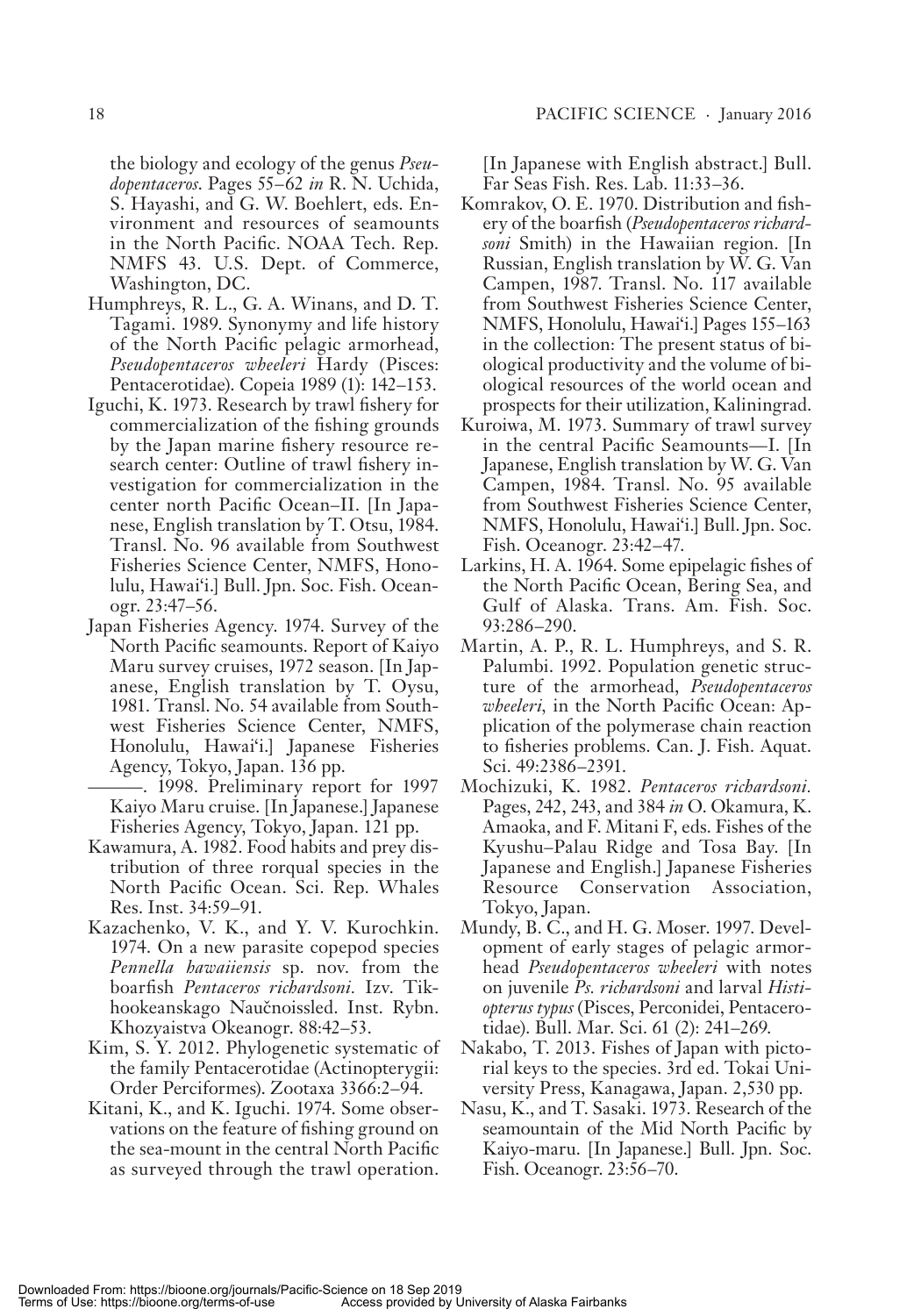- Neave, F. 1959. Records of fishes from waters off the British Columbia Coast. J. Fish. Res. Board Can. 16 (3): 383 – 384.
- Nelson, J. S. 2006. Fishes of the world. 4th ed. J. Wiley and Sons, Hoboken, New Jersey. 601 pp.
- Porteiro, F. M., and T. Sutton. 2007. Midwater fish assemblages and seamounts. Pages 101– 116 *in* T. J. Pitcher, T. Morato, P. J. B. Hart, M. R. Clark, N. Haggan, and R. S. Santos, eds. Seamounts: Ecology, fisheries & conservation. Blackwell Publishing, Oxford.
- Randall, J. E. 1980. New records of fishes from the Hawaiian Islands. Pac. Sci. 34(3):  $211 - 232$ .
- Sasaki, T. 1974. *Pseudopentaceros richardsoni* in the North Pacific. [In Japanese, English translation by T. Otsu, 1977.] Bull. Jpn. Soc. Fish. Oceanogr. 24:156–165.
- 1986. Development and present status of Japanese trawl fisheries in the vicinity of seamounts. Pages 21–30 *in* R. N. Uchida, S. Hayashi, and G. W. Boehlert, eds. Environment and resources of seamounts in the North Pacific. NOAA Tech. Rep. NMFS 43. U.S. Dept. of Commerce, Washington, DC.
- Seber, G. A. F. 1982. The estimation of animal abundance and related parameters. 2nd ed. Edward Arnold, London. 506 pp.
- Seki, M. P., and D. A. Somerton. 1994. Feeding ecology and daily ration of the pelagic armorhead, *Pseudopentaceros wheeleri,* at Southeast Hancock Seamount. Environ. Biol. Fish. 39 (1): 73 – 84.
- Smith, A. 1844. Fishes of the family Pentacerotidae. Pages 567–578 *in* Illustration of the zoology of South Africa, consisting chiefly of figures and descriptions of the objects of natural history collected during an expedition into the interior of South Africa, in the years 1834, 1835 and 1836: Fitted out by " The Cape of Good Hope Association for Exploring Central Africa." Vol. 4. Pisces. Smith, Elder and Co., London.
- Smith, J. G. 1965. A second record of the pelagic armorhead, *Pentaceros richardsoni* Smith 1849, in California waters. Calif. Fish Game 51 (3): 213-214.
- Somerton, D. A., and B. S. Kikkawa. 1992. Population dynamics of pelagic armorhead

*Pseudopentaceros wheeleri* on Southeast Hancock Seamount. Fish. Bull. 90:756-769.

- Takahashi, Y., and T. Sasaki. 1977. Trawl fishery in the central North Pacific Seamounts (Kita Taiheiyo cyubu kaizan ni okeru tororu gyogyo), Northern waters ground fish fishery data  $(3)$ , 45 pp. Far Seas Fisheries Research Laboratory, Japan. [In Japanese with English tables and figures, English translation by T. Otsu, 1977. Transl. No. 22: available from Southwest Fisheries Center, NMFS, Honolulu, Hawai'i.]
- Tseytlin, V. B. 1985. The energetics of the fish population habitating the underwater mountain. Shirshov Institute of Oceanology, USSR Academy of Sciences, Moscow. Oceanology 25:237–239.
- Uchida, R. N., and D. T. Tagami. 1984. Groundfish fisheries and research in the vicinity of seamounts in the North Pacific Ocean. Mar. Fish. Rev. 46 (2): 1–17.
- Uchiyama, J. H., and J. D. Sampaga. 1990. Age estimation and composition of pelagic armorhead *Pseudopentaceros wheeleri* from the Hancock Seamounts. Fish. Bull. 88 (1): 217 – 222.
- UNGA. 2005. Resolution adopted by the General Assembly on 17 November 2004: Sustainable fisheries, including through the 1995 Agreement for the Implementation of the Provisions of the United Nations Convention on the Law of the Sea of 10 December 1982 relating to the conservation and management of straddling fish stocks and highly migratory fish stocks, and related instruments. UNGA A/RES/59/25. United Nations, New York, New York. 16 pp.
- Wagner, E. J., and C. E. Bond. 1961. The percoid fish *Pseudopentaceros richardsoni* from Oregon waters. Fish. Comm. Oregon, Res. Briefs  $8$  (1):  $71-73$ .
- Welander, A. D., R. C. Johnson, and R. A. Hajny. 1957. Occurrence of the boarfish, *Pseudopentaceros richardsoni,* and the zeid, Allocyttus verrucosus, in the north Pacific. Copeia 1957 (3): 244–246.
- Wetherall, J. A., and M. Y. Y. Yong. 1986. Problems in assessing the pelagic armorhead stock on the central North Pacific sea mount. Pages 73 – 86 *in* R. N. Uchida, S.